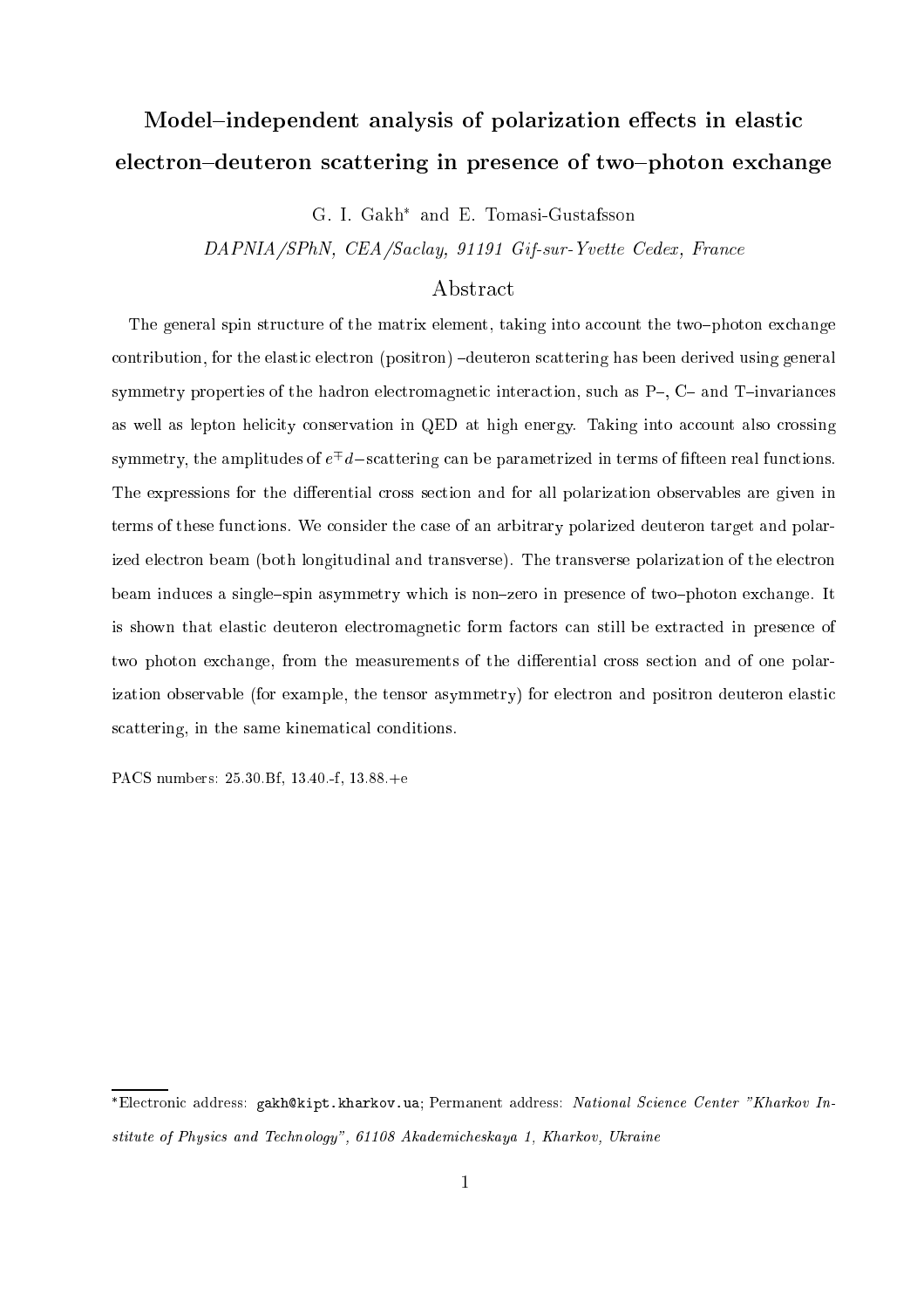## I. INTRODUCTION

The study of the structure of hadrons and nuclei with electromagnetic probes is based on the validity of the one-photon exchange mechanism for elastic and inelastic electronhadron scattering. This approach is valid when the possible two-photon exchange (TPE) ontribution is small.

Recently it has been possible to apply the polarization method [1] for the measurements of the electromagnetic nucleon form factors (r r s) at high transfer momentum squared  $q^\perp$ [2]. Very precise results were obtained for the ratio of the proton electric and magnetic FFs which differ from unpolarized cross section measurements (Rosenbluth fit) [3]. This  $\alpha$ iscrepancy increases when  $q^-$  values increase.

In a recent experiment at Jefferson Laboratory [4] a precise Rosenbluth extraction of the proton FFs, detecting the recoil proton, confirms this discrepancy. It was suggested that the presence of TPE contribution as large as  $5\%$  could solve this problem [5]. Model calculations may give TPE contribution to the cross section of  $ep$  elastic scattering of the order of few percent [6]. A parton model calculation [7] leads to a quantitative agreement between the standard Rosenbluth fit and the polarization transfer measurements. Recently the TPE contribution has been studied for the case of the inelastic electron-nucleon scattering,  $eN \rightarrow$  $e\Delta(1232)$ , with the aim of a precision study of the ratios of electric quadrupole (E2) and Coulomb quadrupole (C2) to the magnetic dipole  $(M1) \gamma^* N \Delta$  transitions [8]. Inelastic intermediate state as  $\Delta$  has been calculated in [9, 10], and it was found to have opposite sign than the proton intermediate state. It has also been argued that elastic and inelastic contributions eventually cancel [10].

An exact calculation has been done in frame of QED and shows that the TPE contribution does not exceed 1% [11]. A recent calculation of the box diagram in  $ep$  elastic scattering  $[12]$  also shows that the contribution of this diagram is very small. Higher order radiative orre
tions, based on the stru
ture fun
tion method, when applied to the unpolarized ross section, can bring the results in quantitative agreement [10], while the corrections on the polarization ratio are small as well as the TPE ontribution.

Note also that the search of the deviation from linearity of the Rosenbluth fit to the differential cross section, using the most recent data on elastic electron-proton scattering,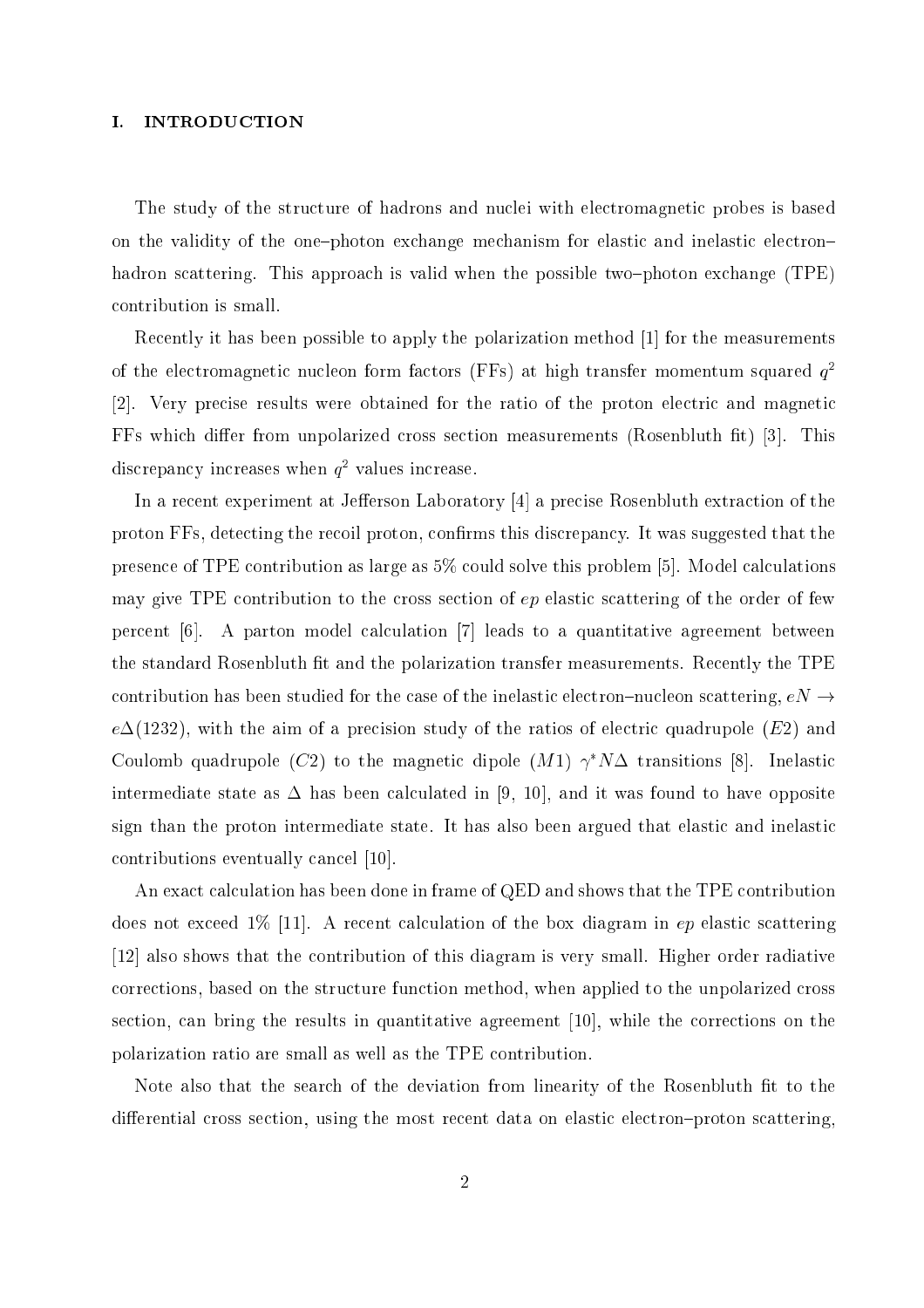does not show evidence for such deviation [13].

A model independent study of the TPE mechanism in the elastic electron-nucleon scattering and its consequences on the experimental observables, has been carried on in  $[14-16]$ , and in the crossed channels: proton-antiproton annihilation into lepton pair [17] and anni- $\min$ allon of  $e^+e^-$  —pair into nucleon—antinucleon [18].

The fact that the TPE mechanism, where the momentum transfer is equally shared between the two virtual photons, can become important when  $q^\star$  increases, was already indicated more than thirty years ago  $[19–21]$ .

Estimates of the TPE contribution to the elastic electron-deuteron scattering were made in Refs.  $[19, 20]$  within the framework of the Glauber theory. It was shown  $[19]$  that this contribution decreases very slowly with increase of the momentum transfer squared  $q^\perp$  and may dominate in the cross section at high  $q^\perp$  values. Since the TPE amplitude is essentially imaginary in this model, the difference between positron and electron scattering cross sections depends upon the small real part of the TPE amplitude [19]. Recoil polarization effects may be substantial, in the region where the one- and two-photon exchange contributions are omparable. If the TPE me
hanism be
ome sizable, the extra
tion of the nu
leon or deuteron ele
tromagneti FFs from the experimental data would only be possible after the determination of several (polarization) observables.

It is known that double scattering dominates in collisions of high-energy hadrons with  $\alpha$ euterons at high  $q$  –values, and it was predicted that the TPE contribution in the elastic electron-deuteron scattering contributes for 10 % at  $|q|$  = 1.3 GeV  $|20|$ . At the same time the importance of the TPE mechanism was considered in Ref. [21].

Using high precision data on the elastic electron-deuteron scattering, recently obtained at the Jefferson Laboratory, the authors of the paper [22] looked for a possible contribution of the TPE me
hanism at relatively high momentum transfer. While they did not found a definite evidence for the presence of the TPE contribution in the elastic electron -deuteron scattering, it was the first attempt to obtain a quantitative upper limit of a possible TPE ontribution using a parametrization of the TPE term and the existing experimental data. The discrepancy among the set of data  $[23, 24]$  was therefore attributed to systematic effects.

Tests of the limits of the validity of the one-photon approximation have been done in the past, using different methods, but no effect has been found within the accuracy of the performed experiments. At first the TPE contribution was experimentally observed in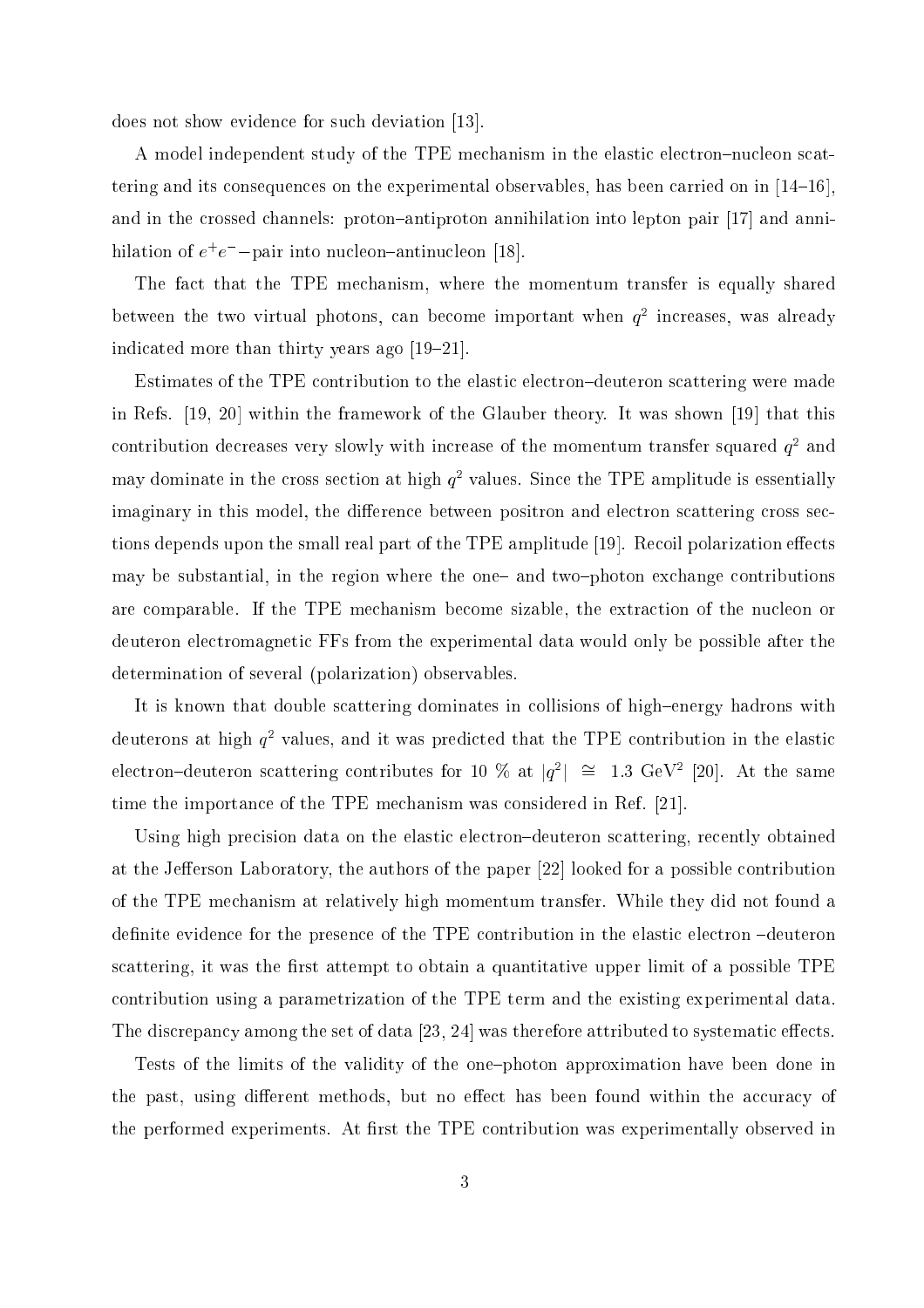the domain of very small energies in atomic physics  $[25]$  and later the measurements of the beam asymmetry in the s
attering of transversally polarized ele
trons on unpolarized protons, performed at MIT (Bates) [26] and at MAMI (Mainz) [27], gave small but nonzero values for this observable, contrary to what is expected in the one-photon-exchange (Born) approximation. This asymmetry is related to the imaginary part of the interferen
e between one- and two-photon exchange amplitudes and can be connected only indirectly with the real part of this interference which contribute to the differential cross section or to the T-even polarization observables of the elastic electron-hadron scattering.

The recoil-deuteron vector polarization for the elastic scattering of electrons from an unpolarized deuteron target, whi
h vanishes in the Born approximation, was measured in an experiment which aimed to test time -reversal invariance in electromagnetic interaction at high momentum transfer. The value obtained for the vector polarization was  $|P| = 0.075$  $\pm 0.088$  [28], and the precision of the experiment did not allow to find evidence for the TPE ontribution.

In this paper we analyze, in a model-independent way, the influence of the TPE contribution on the differential cross section and various polarization observables in the elastic electron (positron)-deuteron scattering

$$
e^{\mp} + d \rightarrow e^{\mp} + d. \tag{1}
$$

Our approa
h is similar to the one used earlier for the analysis of the TPE me
hanism In the elastic electron—nucleon scattering  $[14]$ . The situation with elastic  $e^+a$ — scattering is more complicated in comparison with the elastic  $eN-$  scattering since the deuteron has spin one. In this case the spin structure of the matrix elements of the reactions (1) are completely determined by fifteen real functions: six complex amplitudes (in comparison with three complex amplitudes for the case of elastic  $eN$  -scattering) depending on two variables and three deuteron electromagnetic FFs (two nucleon FFs for elastic  $eN$  –scattering) which are real functions of one variable,  $Q^-.$ 

The purpose of this paper is to derive general expressions for the differential cross section and various polarization observables in elastic electron (positron) -deuteron scattering and to suggest model independent methods to extract deuteron electromagnetic FFs also in presen
e of the TPE ontribution, without any underlying assumptions.

Note that the presence of the TPE contribution in  $e^{\mp} + d \rightarrow e^{\mp} + d$  results in nonlocal spin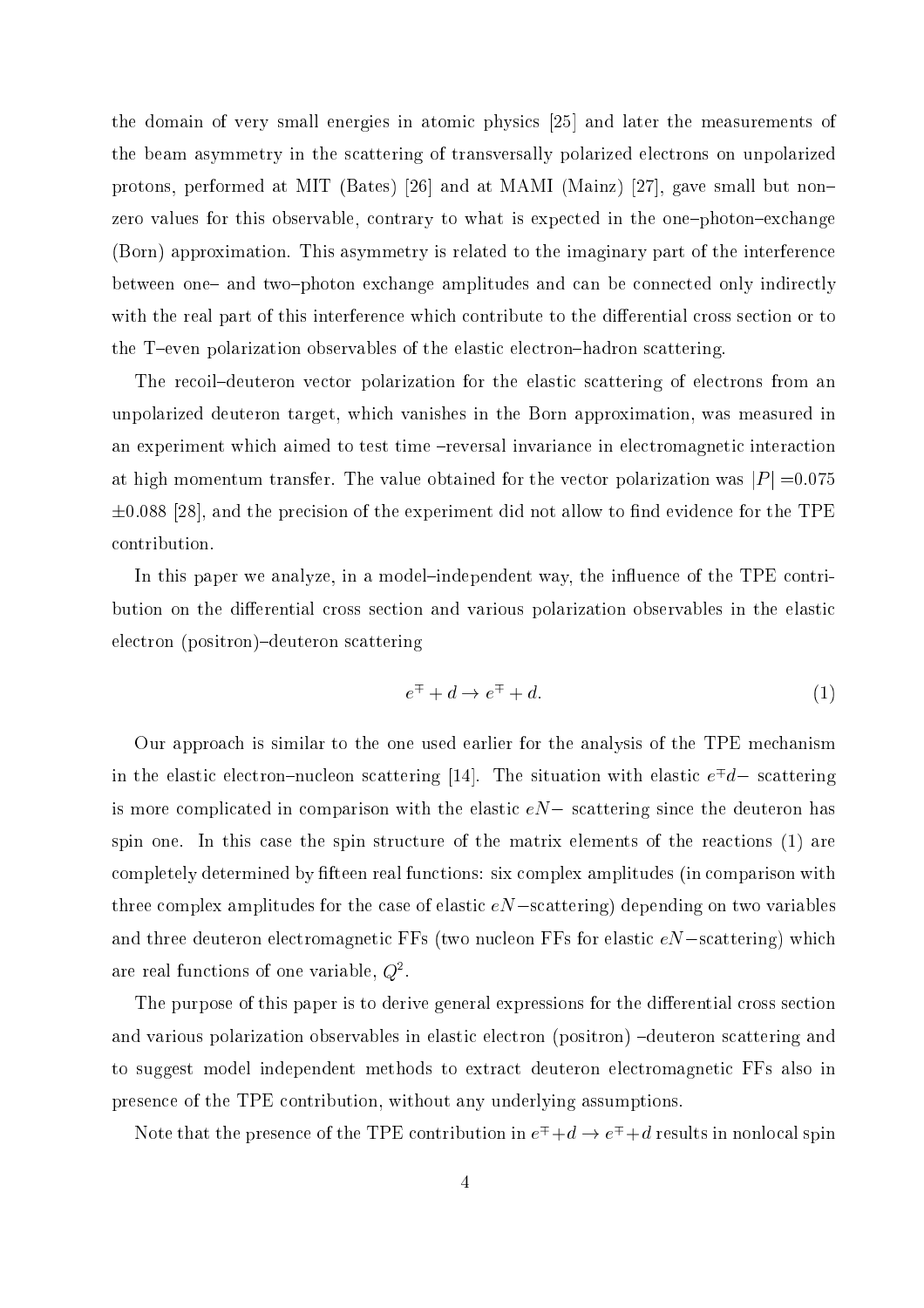structure of the matrix element. The standard analysis of the polarization effects, which is known for the one-photon-exchange mechanism, does not apply anymore. The extraction of form factors can be done after a more complicated derivation involving additional polarization observables.

## II. MATRIX ELEMENT AND SYMMETRY RELATIONS

The starting point of our analysis is the following general parametrization of the spin structure of the matrix element for elastic electron-deuteron scattering, which can be obtained from the non-spin-flip part of the amplitude of the elastic nucleon-deuteron scattering  $[29]$ 

$$
M = \frac{e^2}{Q^2} l_\mu J_\mu. \tag{2}
$$

The leptonic and hadronic currents have the form

$$
l_{\mu} = \bar{u}(k_2)\gamma_{\mu}u(k_1),
$$
\n
$$
J_{\mu} = (p_1 + p_2)_{\mu} \left[ -G_1(s, Q^2)U_1 \cdot U_2^* + \frac{1}{M^2} G_3(s, Q^2)(U_1 \cdot qU_2^* \cdot q - \frac{q^2}{2} U_1 \cdot U_2^*) \right] +
$$
\n
$$
+ G_2(s, Q^2)(U_{1\mu}U_2^* \cdot q - U_{2\mu}^*U_1 \cdot q) + \frac{1}{M^2}(p_1 + p_2)_{\mu} \left[ G_4(s, Q^2)U_1 \cdot kU_2^* \cdot k +
$$
\n
$$
+ G_5(s, Q^2)(U_1 \cdot qU_2^* \cdot k - U_1 \cdot kU_2^* \cdot q) \right] + G_6(s, Q^2)(U_{1\mu}U_2^* \cdot k + U_{2\mu}^*U_1 \cdot k),
$$
\n(4)

where  $k_1$  ( $k_2$ ) and  $p_1$  ( $p_2$ ) are the four-momenta of the initial (scattered) electron and initial (scattered) deuteron, respectively;  $\kappa = \kappa_1 + \kappa_2, \, q = \kappa_1 - \kappa_2 = p_2 - p_1, \, Q = -q$ , *M* is the deuteron mass,  $U_{1\mu}(U_{2\mu})$  is the initial (final) deuteron polarization four-vector.

The six complex amplitudes,  $G_i(s, Q^*)$ ,  $i = 1 - 6$ , which are generally functions of two independent kinematical variables,  $Q^{\perp}$  and  $s \equiv (\kappa_1 + p_1)^{\perp}$  (s is the square of the total energy of the olliding parti
les), fully des
ribe the spin stru
ture of the matrix element for the elastic electron  $-d$ euteron scattering - for any number of exchanged virtual photons.

In the Born (one-photon-exchange) approximation these amplitudes reduce to three:

$$
G_1^{Born}(s, Q^2) = G_1(Q^2), \ G_2^{Born}(s, Q^2) = G_2(Q^2), \ G_3^{Born}(s, Q^2) = G_3(Q^2), \tag{5}
$$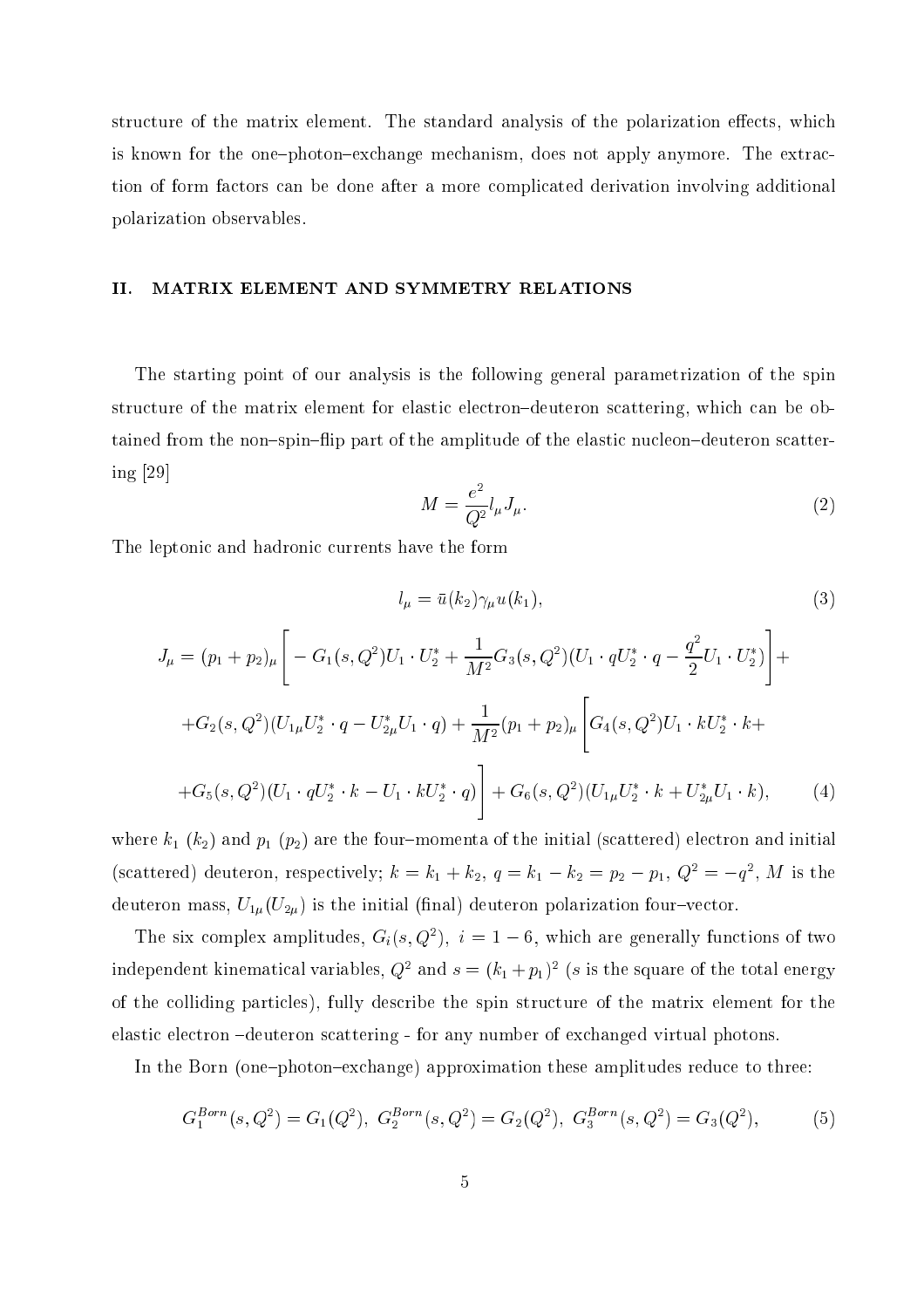$$
G_i^{Born}(s, Q^2) = 0, \quad i = 4, 5, 6,
$$

where  $G_i(Q^{\mu})$ ,  $\mu = 1, 2, 3$ ), are the deuteron electromagnetic **FFS** depending only on the virtual photon four—momentum squared. Due to the current hermiticity, FFs  $G_i(Q^\ast)$  are real functions in the region of the space-like momentum transfer. The same FFs describe also the one-photon-exchange mechanism for elastic positron-deuteron scattering.

These FFs are related to the standard deuteron FFs:  $G_{\mathcal{C}}(Q^+)$  (the charge monopole),  $G_M(Q^-)$  (the magnetic dipole) and  $G_Q(Q^-)$  (the charge quadrupole). These relations are

$$
G_M(Q^2) = -G_2(Q^2), \ G_Q(Q^2) = G_1(Q^2) + G_2(Q^2) + 2G_3(Q^2),
$$
\n
$$
G_C(Q^2) = \frac{2}{3}\tau[G_2(Q^2) - G_3(Q^2)] + (1 + \frac{2}{3}\tau)G_1(Q^2),
$$
\n(6)

with

$$
\tau = \frac{Q^2}{4M^2}
$$

The standard FFs have the following normalizations:

$$
G_C(0) = 1 \ , \ G_M(0) = (M/m)\mu_d \ , \ G_Q(0) = M^2 Q_d \ , \tag{7}
$$

where m is the nucleon mass,  $\mu_d = 0.857(Q_d = 0.2859)$  is deuteron magnetic (quadrupole) moment. The numerical values are taken from  $[30, 31]$ .

The spin structure of the matrix element for the elastic electron-deuteron scattering can be established in analogy with the elastic nucleon-deuteron scattering  $[29]$ , using the general properties of the ele
tron{hadron intera
tion, su
h as the Lorentz invarian
e and P-invariance. Taking into account the identity of the initial and final states and the Tinvariance of the electromagnetic interaction, the reactions  $e^{\mp} + d \rightarrow e^{\mp} + d$ , where a spin  $1/2$  particle is scattered by a spin 1 particle, are described by twelve independent complex amplitudes. So, the model-independent parametrization of the corresponding matrix element can be done (in many different but equivalent forms) in terms of twelve invariant complex amplitudes,  $G_i(s,Q^-), i = 1 - 12$ .

At high energies we an negle
t the ontributions whi
h are proportional to the ele
tron mass. In this limit, any Feynman diagram in QED is invariant under the hirality operation  $u(p) \to \gamma_5 u(p)$ . This invariance implies that invariant structures in the matrix element which change their sign under this transformation can be neglected since they are proportional to the electron mass. So, the structures as  $\bar{u}(k_2)u(k_1)$  and  $\bar{u}(k_2)\gamma_\mu\gamma_\nu u(k_1)$  can be neglected.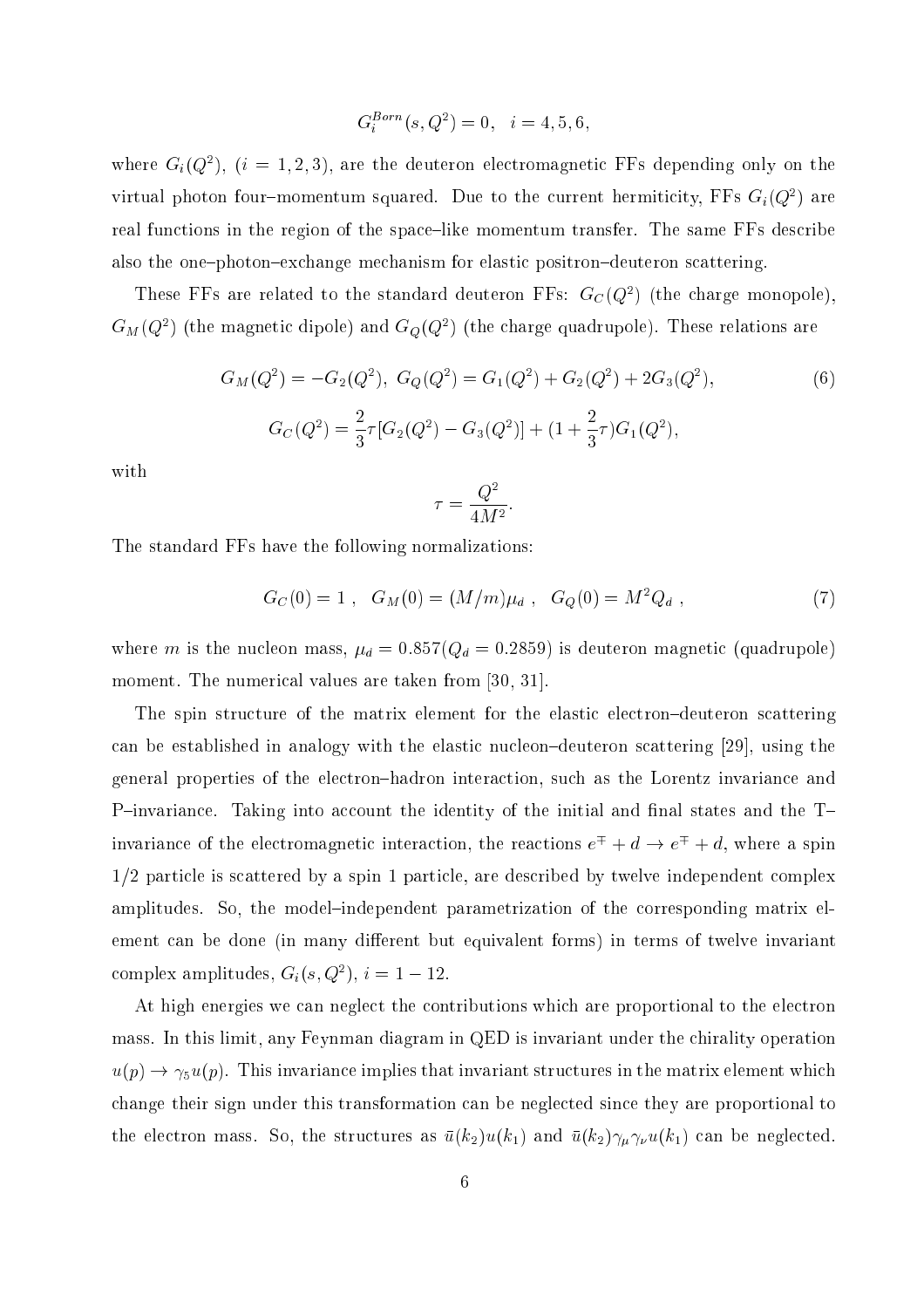As a result, we can reduce the number of invariant amplitudes for elastic electron-deuteron s
attering from twelve amplitudes to six ones.

Let us stress that in the general ase

 $=$  1 ne amplitudes  $G_i(s, Q^*), i = 1 - 6,$  are the complex functions of two independent variables,  $Q_2$  and s.

- The connection of these amplitudes with the deuteron electromagnetic FFs is nontrivial sin
e the amplitudes are related to the amplitudes of the virtual Compton s
attering pro
ess whi
h are presently unknown.

 $-$  The set of the amplitudes  $G_i^{\pm}$   $^{\prime}(s,Q^2)$  for the reaction  $e^-{+}d\rightarrow e^-{+}d$  is different from the corresponding set of the amplitudes  $G_i^{\vee\vee}(s,Q^2)$  describing the charge conjugated reaction  $e^+ + d \rightarrow e^+ + d$ . This means that the properties of the positron-deuteron scattering cannot be derived from the  $G_i^{\times}(s,Q^2)$  amplitudes. However, prescriptions based on C-invariance  $\min$  to derive expressions which rely real  $\Gamma$  is, which are functions of  $Q^-,$  to experimental observables. The strategy for their determination in presen
e of TPE will be detailed below.

Let us introduce another set of variables:  $\epsilon$  and  $Q^-,$  which is equivalent to  $s$  and  $Q^+$  (in Lab system):

$$
\epsilon^{-1} = 1 + 2(1+\tau)\tan^2\frac{\theta}{2},
$$

where  $\theta$  is the electron scattering angle in the Lab system. These variables  $\epsilon$  (the degree of the linear polarization of the virtual photon) and  $Q^\star$  are well suited for the description of the electron-hadron elastic scattering in the one-photon-exchange approximation, since only the  $Q^2$ -dependence of FFs has a dynamical origin, whereas the linear  $\epsilon$ -dependence of the differential cross section is a consequence of the one-photon mechanism. The variables  $s$  and  $Q^\star$  are more convenient for the annihilation channel and for the analysis of the consequences of the rossing symmetry.

To separate the effects caused by the Born (one-photon exchange) and TPE contributions, let us single out the dominant contribution and define the following decompositions of the amplitudes (taking into account the C-invariance of the electromagnetic interaction of hadrons)

$$
G_i^{(\mp)}(Q^2, \epsilon) = \mp G_i(Q^2) + \Delta G_i(Q^2, \epsilon), \quad i = 1, 2, 3,
$$
\n(8)

$$
G_i^{(-)}(Q^2, \epsilon) = G_i^{(+)}(Q^2, \epsilon) = G_i(Q^2, \epsilon), \quad i = 4, 5, 6,
$$
\n(9)

where  $\Delta G_{1,2,3}$  and  $G_{4,5,6}$  describe the TPE contribution only.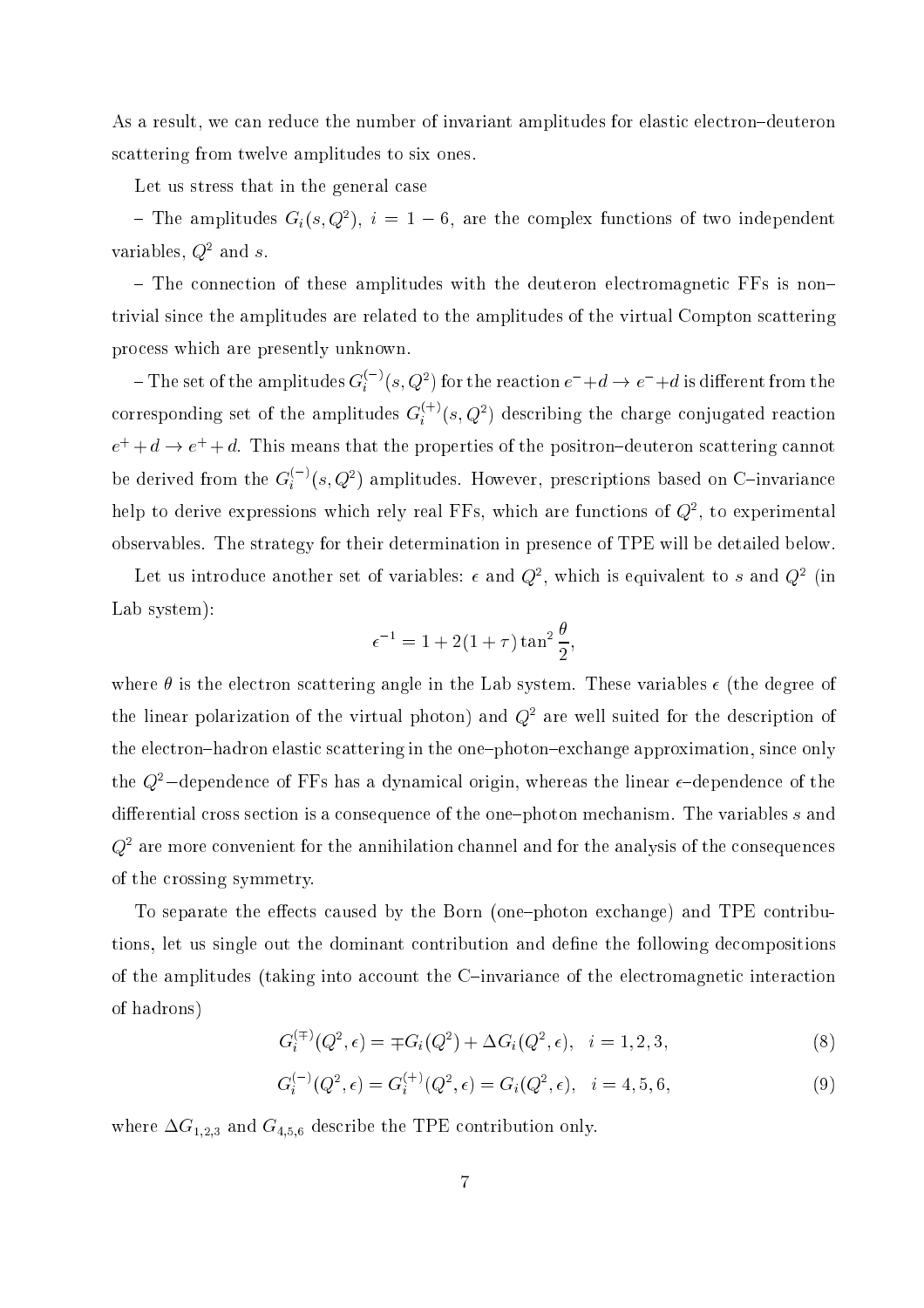The order of magnitude of these quantities is  $\Delta G_i(Q^-, \epsilon)$ ,  $(i = 1, 2, 3)$ , and  $G_i(Q^-, \epsilon)$ ,  $(i = 4, 5, 6)$ ,  $\sim \alpha$ , and  $G_i(Q^{\dagger})$ ,  $(i = 1, 2, 3)$ ,  $\sim \alpha^{\dagger}$ . Since the terms  $\Delta G_i$ ,  $(i = 1, 2, 3)$ , and  $G_i$ ,  $(i = 4, 5, 6)$ , are small in comparison with the dominant ones, we neglect in following by the bilinear ombinations of these small terms.

Therefore the reactions  $e^{\mp} + d \rightarrow e^{\mp} + d$  are described by fifteen different real functions: - three real **FFs**  $G_i(Q_+)$  ( $i=1-\mathfrak{d}$ ), which are functions of one variable only. This holds in the space-like region since in the time-like region these FFs became complex functions due to the strong interaction in the linal state as in the case of  $e^+ + e^- \rightarrow \rho^+ + \rho^-$ ,  $a + a$ reactions [32].

- six functions:  $\Delta G_{1,2,3}(Q^*,\epsilon)$  and  $G_{4,5,6}(Q^*,\epsilon)$ , which are, in the general case, complex runctions of two variables,  $Q^-$  and  $\epsilon.$ 

We will use the following notations

$$
G_M^{(\mp)}(Q^2, \epsilon) = -G_2^{(\mp)}(Q^2, \epsilon), \ G_Q^{(\mp)}(Q^2, \epsilon) = G_1^{(\mp)}(Q^2, \epsilon) + G_2^{(\mp)}(Q^2, \epsilon) + 2G_3^{(\mp)}(Q^2, \epsilon),
$$
  
\n
$$
G_C^{(\mp)}(Q^2, \epsilon) = \frac{2}{3}\tau [G_2^{(\mp)}(Q^2, \epsilon) - G_3^{(\mp)}(Q^2, \epsilon)] + (1 + \frac{2}{3}\tau)G_1^{(\mp)}(Q^2, \epsilon). \tag{10}
$$

So, the quantities  $G_i^{++}(Q^2,\epsilon),\;i\;=\;M,Q,C$  can be considered as generalized magnetic, quadrupole and harge FFs.

We can separate the Born and TPE contributions, in these generalized FFs, in the following way

$$
G_i^{(\mp)}(Q^2, \epsilon) = \mp G_i(Q^2) + \Delta G_i(Q^2, \epsilon), \quad i = M, Q, C,
$$
\n(11)

where  $\Delta G_i(Q^2, \epsilon)$  contain the TPE contribution.

## III. GENERAL ANALYSIS

In the Laboratory (Lab) system, including the contribution of the TPE mechanism, the unpolarized differential cross section for elastic  $e^{\,\cdot}\,a-$  scattering can be written as

$$
\frac{d\sigma}{d\Omega} = \frac{\alpha^2}{4M^2Q^4} \frac{E'}{E} \left(1 + 2\frac{E}{M}\sin^2\frac{\theta}{2}\right)^{-1} L_{\mu\nu} H_{\mu\nu},\tag{12}
$$

with

$$
L_{\mu\nu}=l_{\mu}l_{\nu}^*,\ \ H_{\mu\nu}=J_{\mu}J_{\nu}^*,
$$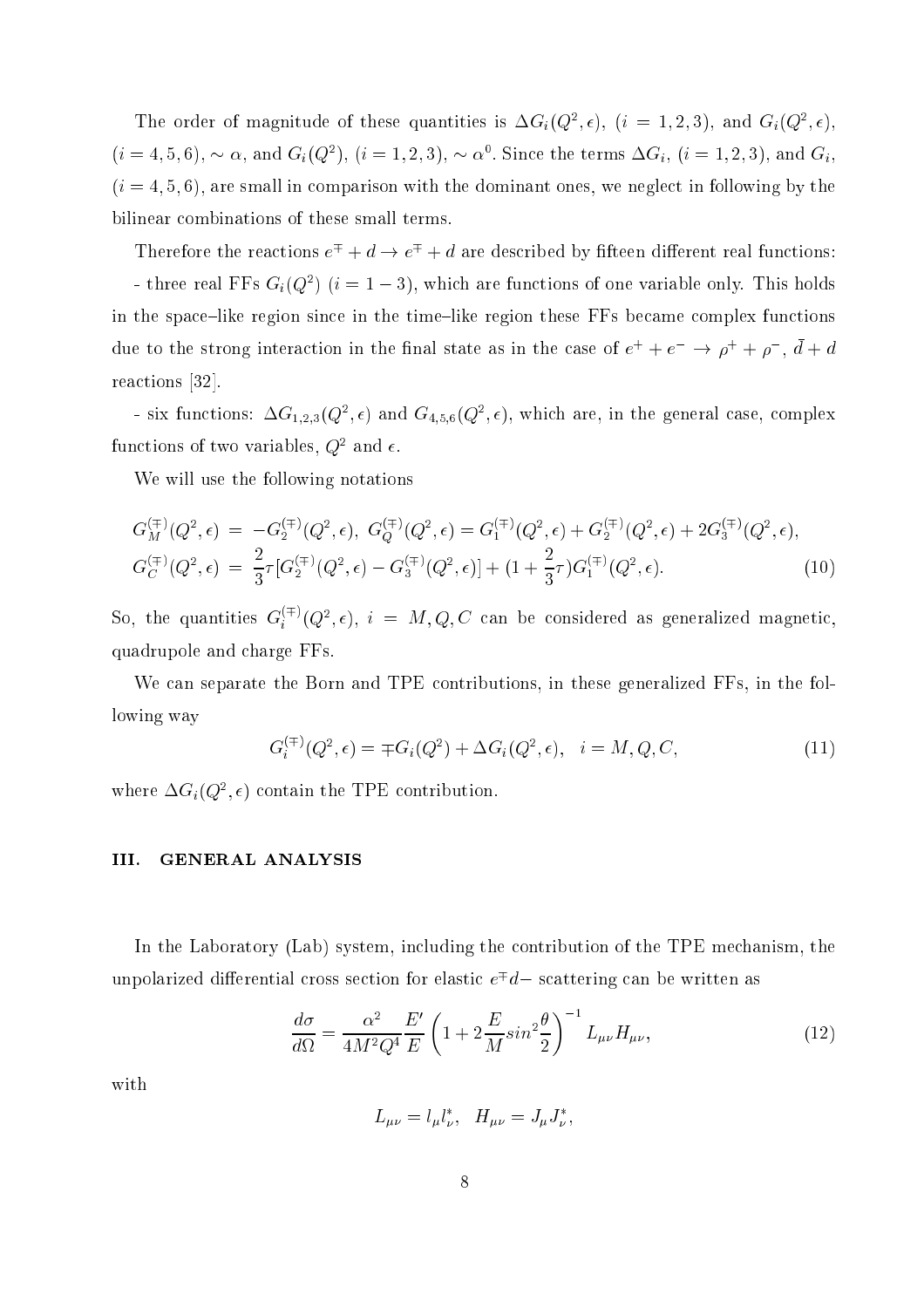where  $E(E_\parallel)$  is the energy of the initial (scattered) electron or positron. Here and below we neglect the electron mass where it is possible.

The leptonic tensor, for the case of polarized electron or positron beam, has the form

$$
L_{\mu\nu} = q^2 g_{\mu\nu} + 2(k_{1\mu} k_{2\nu} + k_{1\nu} k_{2\mu}) + 2im_e < \mu\nu q s_e >,
$$
\n(13)

where  $\langle \mu\nu ab \rangle = \varepsilon_{\mu\nu\rho\sigma} a_{\rho} b_{\sigma}, m_e$  is the electron mass and  $s_{e\mu}$  is the polarization four-vector of the initial ele
tron or positron.

Since we consider only the case of the polarized target, the hadronic tensor can be expanded according to the polarization state of the initial deuteron as follows:

$$
H_{\mu\nu} = H_{\mu\nu}(0) + H_{\mu\nu}(s) + H_{\mu\nu}(Q), \tag{14}
$$

where the tensor  $H_{\mu\nu}(0)$  corresponds to the unpolarized target, the tensor  $H_{\mu\nu}(s)(H_{\mu\nu}(Q))$ des
ribes the ase when deuteron target has ve
tor (tensor) polarization.

The spin-density matrix of the initial (polarized) and recoil (unpolarized) deuterons can be written as

$$
\rho_{i\mu\nu} = U_{1\mu} U_{1\nu}^* = -\frac{1}{3} (g_{\mu\nu} - \frac{p_{1\mu} p_{1\nu}}{M^2}) + \frac{i}{2M} < \mu \nu s p_1 > +Q_{\mu\nu},
$$
  
\n
$$
\rho_{f\mu\nu} = U_{2\mu} U_{2\nu}^* = -(g_{\mu\nu} - \frac{p_{2\mu} p_{2\nu}}{M^2}),
$$
\n(15)

where  $s_{\mu}$  is the polarization four-vector describing the vector polarization of the target  $(p_1 \cdot s = 0, s^2 = -1)$  and  $Q_{\mu\nu}$  is the tensor describing the tensor (quadrupole) polarization of the target  $(Q_{\mu\nu} = Q_{\nu\mu}, Q_{\mu\mu} = 0, p_{1\mu}Q_{\mu\nu} = 0)$ . In Lab system all time components of the tensor  $Q_{\mu\nu}$  are zero and the tensor polarization of the target is described by five independent space components  $(Q_{ij} = Q_{ji}, Q_{ii} = 0, i, j = x, y, z)$ .

In the hadronic current  $J_{\mu}$ , the presence of the TPE contribution leads to the terms which contain the momenta from the leptonic vertex. The general structure of the tensor  $H_{\mu\nu}(0)$ be
omes more ompli
ated: four stru
ture fun
tions are present instead of the two standard structure functions  $A(Q_+)$  and  $B(Q_-)$ . The general structure of this tensor can be written as

$$
H_{\mu\nu}(0) = H_1 \tilde{g}_{\mu\nu} + H_2 p_\mu p_\nu + H_3 (k_\mu p_\nu + k_\nu p_\mu) + i H_4 (k_\mu p_\nu - k_\nu p_\mu), \tag{16}
$$

where  $g_{\mu\nu} = g_{\mu\nu} - q_{\mu}q_{\nu}/q^2$ ,  $p = p_1 + p_2$ . One can get the following expressions for these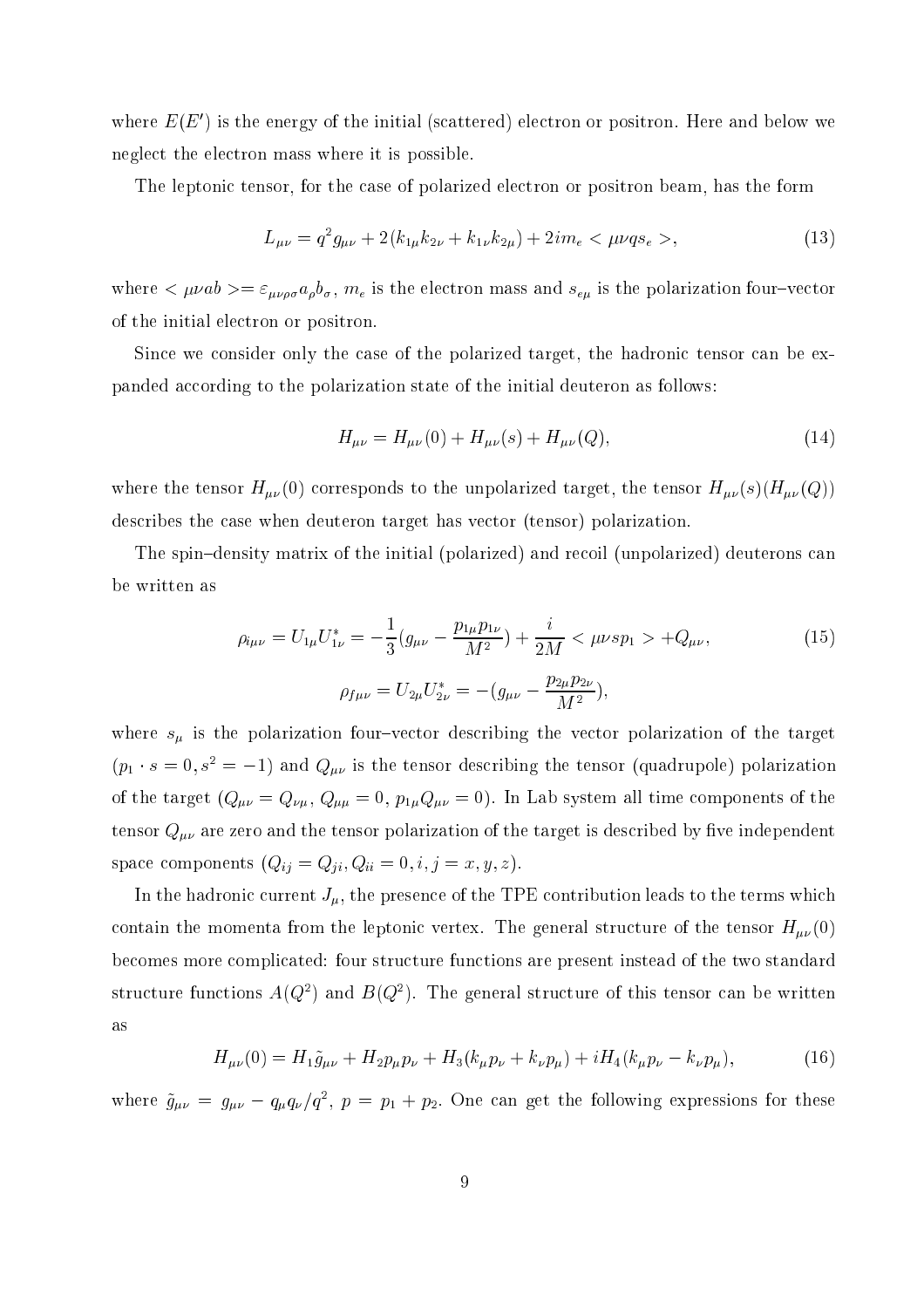structure functions when the hadronic current is given by Eq.  $(4)$ :

$$
H_{1} = \frac{2}{3}q^{2} \left[ (1+\tau)|G_{2}|^{2} - aReG_{2}G_{6}^{*} \right],
$$
  
\n
$$
H_{2} = (1+2\tau)|G_{1}|^{2} - \frac{8}{3}\tau Re(G_{4} + 2aG_{5})G_{1}^{*} +
$$
  
\n
$$
+ \frac{2}{3}(2\tau - 1)Re(\tau G_{1} + 2\tau G_{3} - a^{2}G_{4} - 4\tau aG_{5} - aG_{6})G_{1}^{*} +
$$
  
\n
$$
+ \frac{2}{3}\tau Re\left[ (1+2\tau)(2G_{1} + G_{2} - 4aG_{5}) - 2a(aG_{4} + G_{6}) \right]G_{2}^{*} - \frac{4}{3}\tau aRe(aG_{4} + G_{6})G_{3}^{*} +
$$
  
\n
$$
+ 4\tau^{2} \left[ |G_{3}|^{2} + \frac{2}{3}Re(2G_{4} + G_{2} - 2aG_{5})G_{3}^{*} \right],
$$
  
\n
$$
H_{3} = \frac{2}{3}Re(\tau G_{2} - G_{1} + 2\tau G_{3})G_{6}^{*} + \frac{4}{3}\tau Re[aG_{4} + 2(1+\tau)G_{5}]G_{2}^{*},
$$
  
\n
$$
H_{4} = \frac{2}{3}Im(\tau G_{2} + G_{1} - 2\tau G_{3})G_{6}^{*} - \frac{4}{3}\tau Im[aG_{4} + 2(1+\tau)G_{5}]G_{2}^{*},
$$
  
\n(17)

where  $a = \kappa \cdot p_1/m$ . One can see that the structure functions  $H_3$  and  $H_4$  are completely determined by the TPE contribution. We recover the standard tensor structure for  $H_{\mu\nu}(0)$ tensor, if the TPE ontribution is absent.

Let us consider the part of the hadronic tensor that corresponds to the vector-polarized deuteron target. It can be represented as the sum of a symmetrical and antisymmetrical tensors (with respect to the indexes  $\mu$  and  $\nu$ ):

$$
H_{\mu\nu}(s) = iA_{\mu\nu}(s) + S_{\mu\nu}(s),\tag{18}
$$

where the antisymmetrical tensor  $A_{\mu\nu}(s)$  can be written as (we neglect the terms proportional to  $q_{\mu}$  or  $q_{\nu}$  since the leptonic tensor is conserved, so these terms do not contribute to the observables)

$$
A_{\mu\nu}(s) = A_1 < \mu \nu s p_1 > + A_2 (p_{1\mu} p_{2\nu} - p_{1\nu} p_{2\mu}) + A_3 (p_\mu k_\nu - p_\nu k_\mu) + A_4 (A_\mu k_\nu - A_\nu k_\mu) ++ A_5 (p_\mu A_\nu - p_\nu A_\mu) + A_6 (p_{2\mu} A_\nu - p_{2\nu} A_\mu) + A_7 (p_\mu B_\nu - p_\nu B_\mu) ++ A_8 (p_{2\mu} B_\nu - p_{2\nu} B_\mu), \tag{19}
$$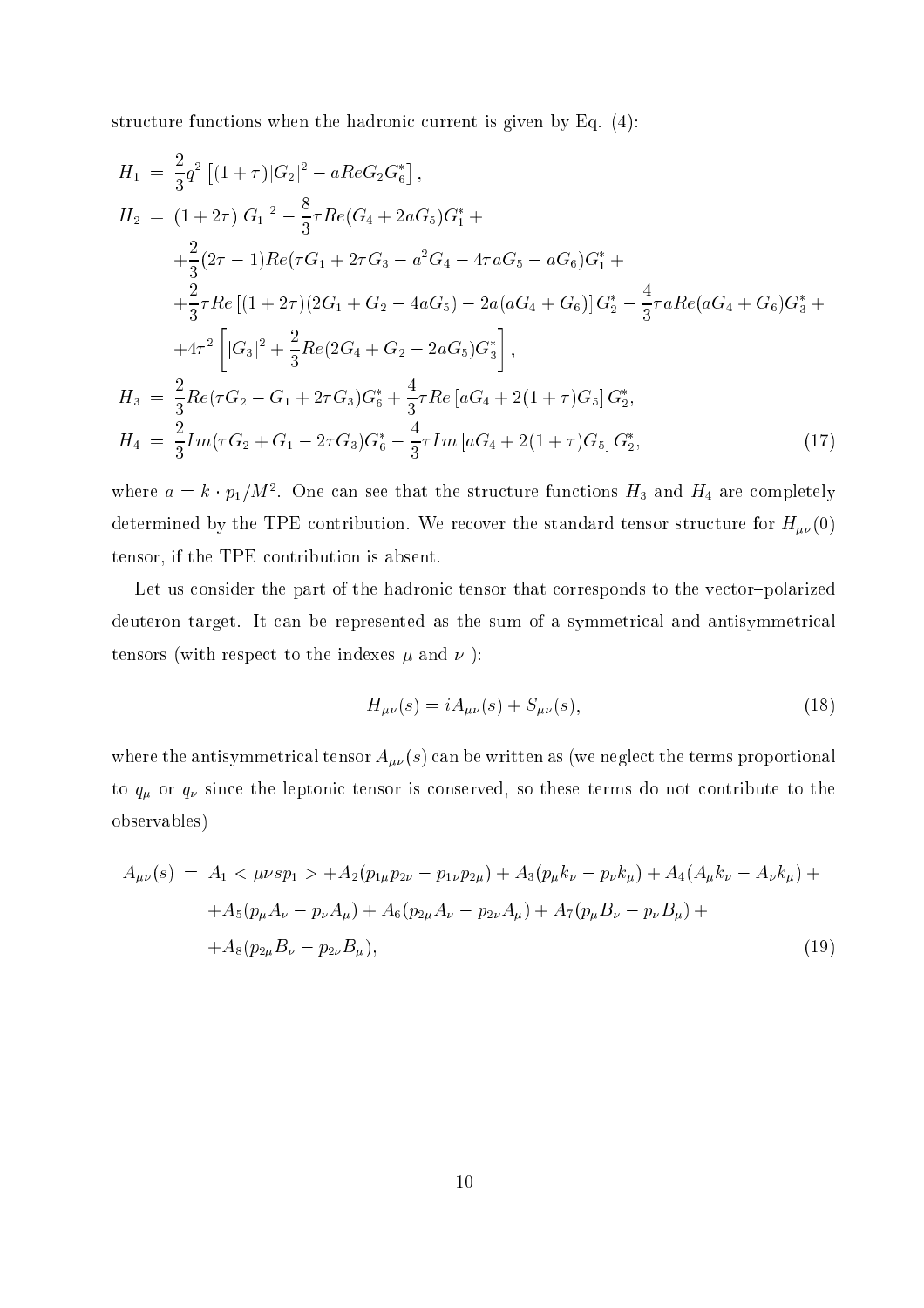with  $A_{\mu} = \langle \mu p_1 p_2 s \rangle$ ,  $B_{\mu} = \langle \mu p_1 k s \rangle$ , and the structure functions  $A_{1-8}$  can be written as

$$
A_1 = 2M\tau \left[ (1+\tau)|G_2|^2 - aReG_2G_6^* \right],
$$
  
\n
$$
A_2 = \frac{b}{2M^3}Re \left[ (2\tau G_5 + aG_4)G_2^* - G_1G_6^* \right],
$$
  
\n
$$
A_3 = -\frac{b}{2M^3}ReG_2G_4^*, \quad A_4 = \frac{1}{2M}ReG_2G_6^*,
$$
  
\n
$$
A_5 = \frac{1}{2M}Re \left[ -2(1+\tau)G_1G_2^* + 2a\tau G_2G_5^* + aG_1G_6^* \right],
$$
  
\n
$$
A_6 = -\frac{1}{2M}(2\tau|G_2|^2 - aReG_2G_6^*),
$$
  
\n
$$
A_7 = \frac{\tau}{M}Re[aG_4 + 2(1+\tau)G_5]G_2^*,
$$
  
\n
$$
A_8 = -\frac{a}{2M}ReG_2G_6^*, \quad b = \langle \; shp_1p_2 \; \rangle.
$$
\n(20)

The symmetrical tensor  $S_{\mu\nu}(s)$  can be represented as (neglecting again the terms proportional to  $q_{\mu}$  or  $q_{\nu}$ )

$$
S_{\mu\nu}(s) = B_1 g_{\mu\nu} + B_2 p_{\mu} p_{\nu} + B_3 p_{2\mu} p_{2\nu} + B_4 (p_{\mu} p_{2\nu} + p_{\nu} p_{2\mu}) ++ B_5 (p_{\mu} k_{\nu} + p_{\nu} k_{\mu}) + B_6 (A_{\mu} k_{\nu} + A_{\nu} k_{\mu}) + B_7 (A_{\mu} p_{\nu} + A_{\nu} p_{\mu}) ++ B_8 (A_{\mu} p_{2\nu} + A_{\nu} p_{2\mu}) + B_9 (p_{\mu} B_{\nu} + p_{\nu} B_{\mu}) + B_{10} (p_{2\mu} B_{\nu} + p_{2\nu} B_{\mu}). \tag{21}
$$

The structure functions  $B_{1-10}$  can be written as

$$
B_1 = -\frac{b}{M} Im G_2 G_6^*, \quad B_2 = \frac{b}{M^3} Im G_1 [aG_4 + 2(1 + \tau)G_5]^*, \quad B_3 = \frac{b}{M^3} Im G_2 G_6^*,
$$
  
\n
$$
B_4 = \frac{b}{2M^3} Im [G_1 G_6^* - 2\tau G_5 G_2^* - aG_4 G_2^*], \quad B_5 = \frac{b}{2M^3} Im G_4 G_2^*, \quad B_6 = \frac{1}{2M} Im G_2 G_6^*,
$$
  
\n
$$
B_7 = -\frac{a}{2M} Im G_1 G_6^* + \frac{1}{M} Im [(1 + \tau)G_1 - a\tau G_5] G_2^*, \quad B_8 = \frac{a}{2M} Im G_6 G_2^*,
$$
  
\n
$$
B_9 = -\frac{\tau}{M} Im [aG_4 + 2(1 + \tau)G_5] G_2^*, \quad B_{10} = \tau \frac{a}{M} Im G_6 G_2^*.
$$
\n(22)

Let us note that symmetric tensor is completely determined by the TPE terms for the case of the space-like region of the momentum transfer squared (where all deuteron electromagnetic FFs are real fun
tions). So, this tensor vanishes in the Born approximation. As it is determined by the product  $Im(G_C + \tau/3G_Q)G_M$ , it may be non-zero in time-like region, where deuteron FFs are complex functions.

Let us consider the part of the hadronic tensor that corresponds to a tensor-polarized deuteron target. It can be also written as the sum of a symmetrical and an antisymmetrical tensors:

$$
H_{\mu\nu}(Q) = S_{\mu\nu}(Q) + iA_{\mu\nu}(Q). \tag{23}
$$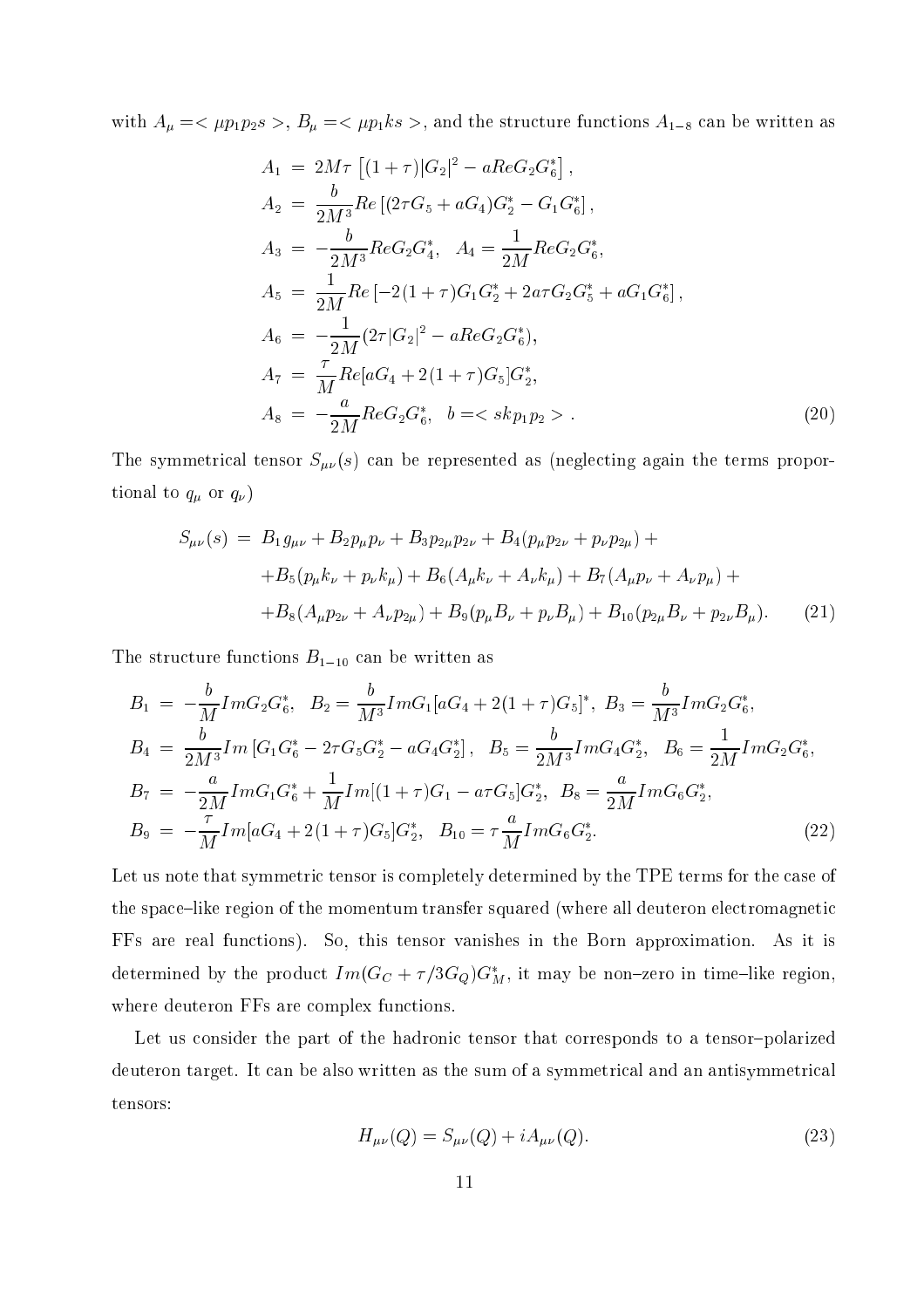The symmetrical tensor  $S_{\mu\nu}(Q)$  can be written as (we neglect here the terms proportional to  $q_\mu$  or  $q_\nu$  )

$$
S_{\mu\nu}(Q) = R_1 Q_{\mu\nu} + R_2 (g_{\mu\nu} - \frac{p_{2\mu} p_{2\nu}}{M^2}) + R_3 p_{\mu} p_{\nu} + R_4 (p_{\mu} k_{\nu} + p_{\nu} k_{\mu}) ++ R_5 (p_{\mu} p_{2\nu} + p_{\nu} p_{2\mu}) + R_6 (p_{\mu} Q_{1\nu} + p_{\nu} Q_{1\mu}) + R_7 (k_{\mu} Q_{1\nu} + k_{\nu} Q_{1\mu}) ++ R_8 (Q_{1\mu} p_{2\nu} + Q_{1\nu} p_{2\mu}) + R_9 (p_{\mu} Q_{2\nu} + p_{\nu} Q_{2\mu}) + R_{10} (p_{2\mu} Q_{2\nu} + p_{2\nu} Q_{2\mu}), (24)
$$

where  $Q_{1\mu} = Q_{\mu\nu}q_{\nu}$ ,  $Q_{2\mu} = Q_{\mu\nu}k_{\nu}$ , and the structure functions  $R_{1-10}$  are

$$
R_1 = 4M^2 \tau \left[ (1+\tau) |G_2|^2 - aReG_2 G_6^* \right], \quad R_2 = -Q_1 |G_2|^2 + 2Q_{12} ReG_2 G_6^*,
$$
\n
$$
R_3 = \frac{Q_1}{M^2} Re(G_1 + 2G_3 - 2aG_5) G_1^* + 2 \frac{Q_{11}}{M^2} Re(G_1 - 2\tau G_3) G_4^* - 2 \frac{Q_{12}}{M^2} Re(aG_1 G_4^* + 2\tau G_1 G_5^* + 4\tau G_3 G_5^*), \quad R_4 = \frac{1}{M^2} Re(Q_1 G_5 + Q_{12} G_4) G_2^*,
$$
\n
$$
R_5 = \frac{1}{M^2} Re(Q_1 G_2 - Q_{12} G_6) G_1^* - \frac{1}{M^2} Re[aQ_{12} G_4 + (aQ_1 + 2\tau Q_{12}) G_5] G_2^*,
$$
\n
$$
R_6 = Re(2\tau G_2 - aG_6) G_1^* + 2\tau Re(2G_3 - aG_5) G_2^*, \quad R_7 = ReG_2 G_6^*,
$$
\n
$$
R_8 = 2\tau |G_2|^2 - aReG_2 G_6^*, \quad R_9 = 2Re(G_1 - 2\tau G_3) G_6^* - 2\tau Re[aG_4 + 2\tau (1 + \tau) G_5] G_2^*,
$$
\n
$$
R_{10} = -2\tau ReG_2 G_6^*, \quad (25)
$$

with  $Q_1 = Q_{\mu\nu} q_{\mu} q_{\nu}$ ,  $Q_{12} = Q_{\mu\nu} q_{\mu} k_{\nu}$ , and  $Q_{11} = Q_{\mu\nu} k_{\mu} k_{\nu}$ . The antisymmetrical tensor  $A_{\mu\nu}(Q)$  has the form (also neglecting the terms proportional to  $q_\mu$  or  $q_\nu$  )

$$
A_{\mu\nu}(Q) = W_1(p_{\mu}k_{\nu} - p_{\nu}k_{\mu}) + W_2(p_{\mu}p_{2\nu} - p_{\nu}p_{2\mu}) + W_3(p_{\mu}Q_{1\nu} - p_{\nu}Q_{1\mu}) ++ W_4(k_{\mu}Q_{1\nu} - k_{\nu}Q_{1\mu}) + W_5(p_{2\mu}Q_{1\nu} - p_{2\nu}Q_{1\mu}) + W_6(p_{\mu}Q_{2\nu} - p_{\nu}Q_{2\mu}) ++ W_7(p_{2\mu}Q_{2\nu} - p_{2\nu}Q_{2\mu}),
$$
\n(26)

where the structure functions  $W_{1-7}$  are

$$
W_1 = \frac{1}{M^2} Im(Q_1G_5 + Q_{12}G_4)G_2^*,
$$
  
\n
$$
W_2 = -\frac{1}{M^2} ImG_1(Q_1G_2 + Q_{12}G_6)^* + \frac{1}{M^2} ImG_2[aQ_{12}G_4 + (aQ_1 + 2\tau Q_{12})G_5]^*,
$$
  
\n
$$
W_3 = ImG_1(2\tau G_2 - aG_6)^* + 2\tau Im(2G_3 - aG_5)G_2^*,
$$
  
\n
$$
W_4 = ImG_2G_6^*, \quad W_5 = -aImG_2G_6^*,
$$
  
\n
$$
W_6 = 2Im(G_1 - 2\tau G_3)G_6^* - 2\tau Im[aG_4 + 2(1 + \tau)G_5]G_2^*,
$$
  
\n
$$
W_7 = 2\tau ImG_2G_6^*.
$$
\n(27)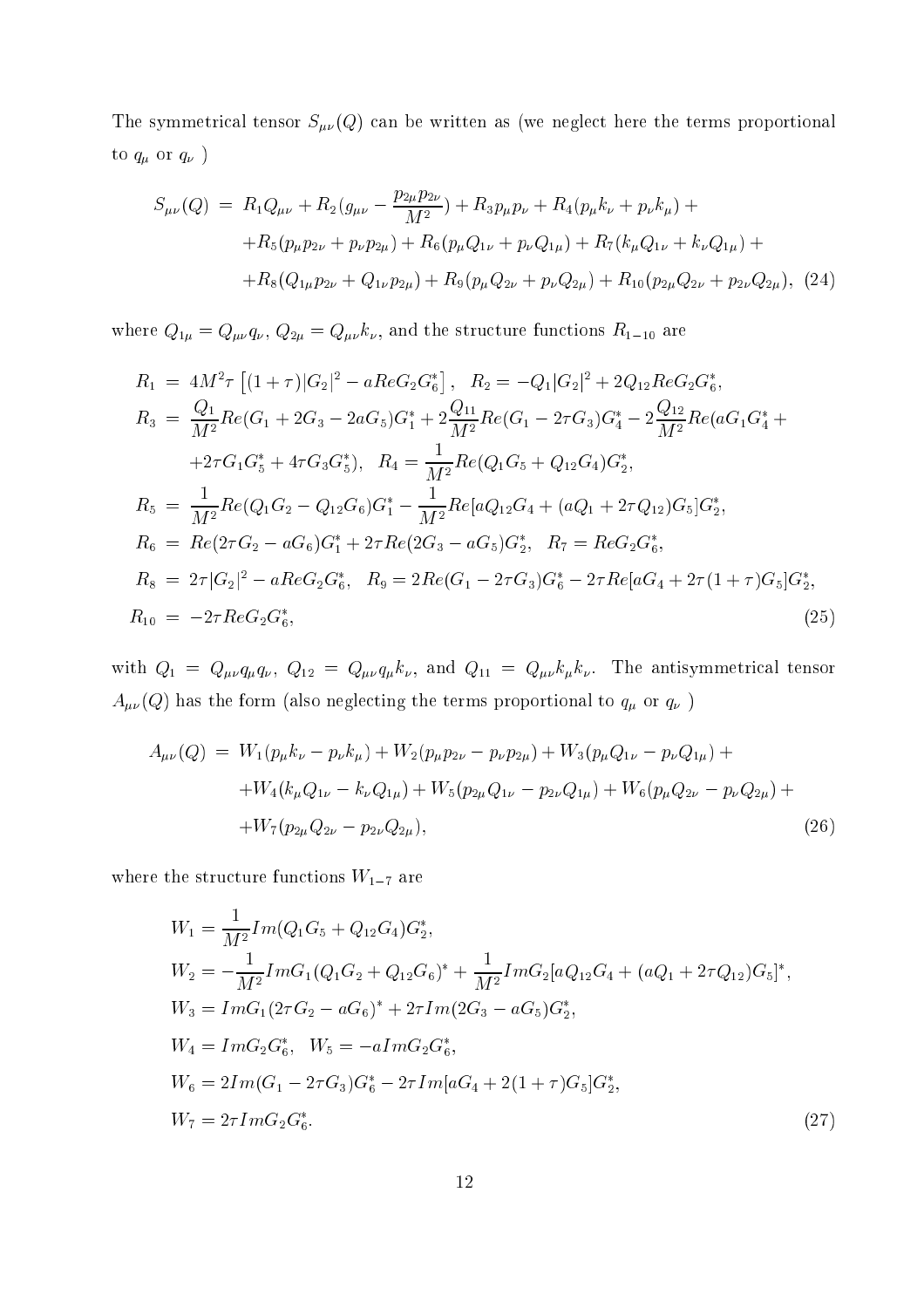For simplicity, we omitted in the hadronic structure functions the upper indexes  $($  $\pm)$  referring to electron- or positron-scattering. The expressions for all hadronic structure functions hold in both cases and the expression for the amplitudes should be understood as:  $G_i$  =  $G_i^{\leftrightarrow\leftrightarrow}(Q^2,\epsilon).$ 

## IV. T-EVEN POLARIZATION OBSERVABLES

Let us specify the coordinate frame in the Lab system: the  $z$  axis is directed along the momentum transfer  $\vec{q}$  and the momenta of the initial and scattered electrons lie in the xz plane. The y axis is directed along the direction of the vector  $q \wedge n_1$ .

The following general formula holds for the differential cross section of the elastic scattering of an unpolarized ele
tron (positron) beam by an unpolarized deuteron target (taking into account the TPE contribution at the level of its interference with the Born term):

$$
\frac{d\sigma_{un}^{(\mp)}}{d\Omega} = \sigma_0 N^{(\mp)}(Q^2, \epsilon), \ N^{(\mp)}(Q^2, \epsilon) = A^{(\mp)}(Q^2, \epsilon) + B^{(\mp)}(Q^2, \epsilon) \tan^2 \frac{\theta}{2},
$$
  

$$
\sigma_0 = \frac{\alpha^2 \cos^2 \frac{\theta}{2}}{4E^2 \sin^4 \frac{\theta}{2}} \left(1 + 2\frac{E}{M} \sin^2 \frac{\theta}{2}\right)^{-1}.
$$
 (28)

The functions  $A^{(1)}(Q^-, \epsilon)$  and  $D^{(1)}(Q^-, \epsilon)$  contain the TPE contribution and they have the following form (the signs  $(+)$  correspond to the  $e^{+\frac{1}{2}}a$  scattering)

$$
A^{(\mp)}(Q^2, \epsilon) = A(Q^2) \mp \Delta A(Q^2, \epsilon), \quad B^{(\mp)}(Q^2, \epsilon) = B(Q^2) \mp \Delta B(Q^2, \epsilon),
$$

where the structure functions  $A(Q^+)$  and  $B(Q^+)$  are the standard real functions of a singie variable  $Q^{\pm}$  describing the elastic  $ea-{\rm scalar}$ ering in the Born approximation. They are quadratic combinations of the deuteron electromagnetic FFs

$$
A(Q^2) = G_C^2(Q^2) + \frac{2}{3}\tau G_M^2(Q^2) + \frac{8}{9}\tau^2 G_Q^2(Q^2), \quad B(Q^2) = \frac{4}{3}\tau (1+\tau)G_M^2(Q^2).
$$

The additional terms  $\Delta A(Q^2, \epsilon)$  and  $\Delta D(Q^2, \epsilon)$  are due to the TPE contribution and they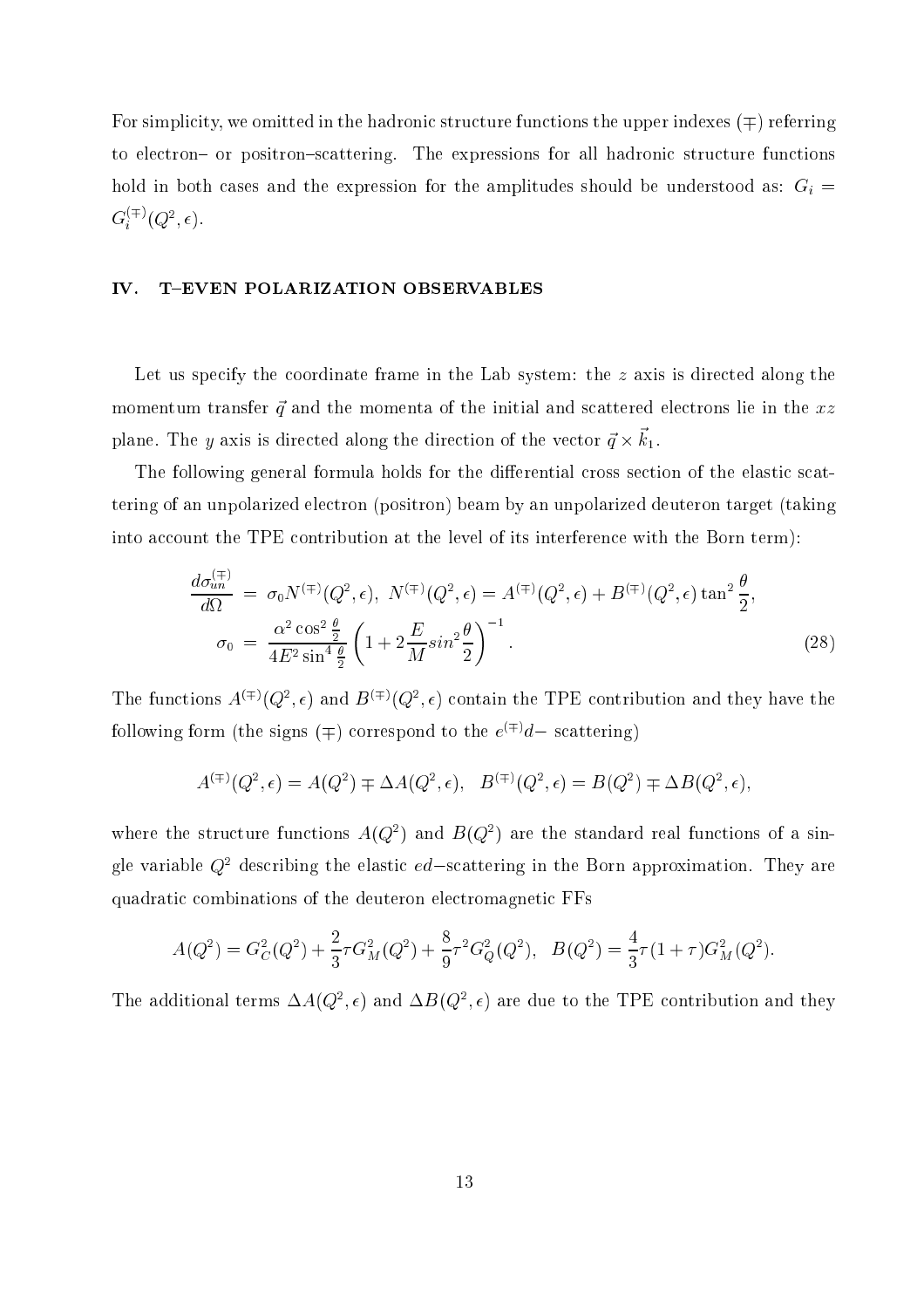an be written as

$$
\Delta A(Q^2, \epsilon) = 2G_C(Q^2)Re\Delta G_C(Q^2, \epsilon) + \frac{4}{3}\tau G_M(Q^2)Re\Delta G_M(Q^2, \epsilon) +
$$
  
\n
$$
+ \frac{16}{9}\tau^2 G_Q(Q^2)Re\Delta G_Q(Q^2, \epsilon) +
$$
  
\n
$$
+ \frac{8}{3}\tau \left\{ \frac{2}{3}\tau G_Q(Q^2) - G_C(Q^2) + c^2 \left[ (1 - \tau)G_C(Q^2) + 2\tau G_M(Q^2) - \frac{2}{3}\tau^2 G_Q(Q^2) \right] \right\}
$$
  
\n
$$
ReG_4(Q^2, \epsilon) + \frac{16}{3}c\tau \sqrt{\tau (1 + \tau)} (G_M(Q^2) - G_C(Q^2) - \frac{4}{3}\tau G_Q(Q^2))ReG_5(Q^2, \epsilon) +
$$
  
\n
$$
+ \frac{4}{3}c\sqrt{\frac{\tau}{1 + \tau}} \left[ (1 - \tau)G_C(Q^2) + 2\tau G_M(Q^2) - \frac{2}{3}\tau (1 + 2\tau)G_Q(Q^2) \right]ReG_6(Q^2, \epsilon),
$$
  
\n
$$
\Delta B(Q^2, \epsilon) = \frac{8}{3}\tau G_M(Q^2) \left[ (1 + \tau)Re\Delta G_M(Q^2, \epsilon) + c\sqrt{\tau (1 + \tau)}ReG_6(Q^2, \epsilon) \right],
$$
 (29)

where

$$
c = \sqrt{\frac{1+\epsilon}{1-\epsilon}} = \sqrt{1 + \frac{\cot^2 \frac{\theta}{2}}{1+\tau}}.
$$

Note that these formulas were obtained neglecting the terms of the order of  $\alpha^-$  compared to the dominant (Born approximation) terms. In the Born approximation these expressions reduce to the well known result for the differential cross section of elastic  $ed-$  scattering (see, for example,  $[33]$ ).

The structure function  $D^{(1)}(Q^2, \epsilon)$ , which is determined in the Born approximation by the magnetic  $\mathbf r$  only, acquires two additional terms proportional to  $\mathit{ne}\Delta G_M(Q^2,\epsilon)$  and  $R$ *E*G( $Q$ ,  $\epsilon$ ).

The real parts of all six complex TPE amplitudes contribute to the structure function  $A^{\vee}$  (Q=,  $\epsilon$ ), which is determined in the Born approximation by all three deuteron FFs.

One can see that the sum of the differential cross sections for the  $e^+a$ —scatterings has precisely the Rosenbluth form, in terms of the standard deuteron electromagnetic FFs, since the TPE ontribution is an
eled out

$$
\Sigma = \frac{1}{2} \left( \frac{d\sigma_{un}^{(-)}}{d\Omega} + \frac{d\sigma_{un}^{(+)}}{d\Omega} \right) = \sigma_0 \left[ A(Q^2) + B(Q^2) \tan^2 \frac{\theta}{2} \right].
$$
 (30)

This quantity allows to separate the magnetic  $\mathbf{r} \mathbf{r}$  G<sub>M</sub>( $Q^2$ ) and the following combination of the charge and quadrupole FFs:  $G(Q^+) = G_C^-(Q^+) + \frac{1}{9}\tau^+G_Q^-(Q^+)$ , in presence of the TPE contribution. It is a model independent statement, taking into account the interference of the one- and two-photon exchange amplitudes.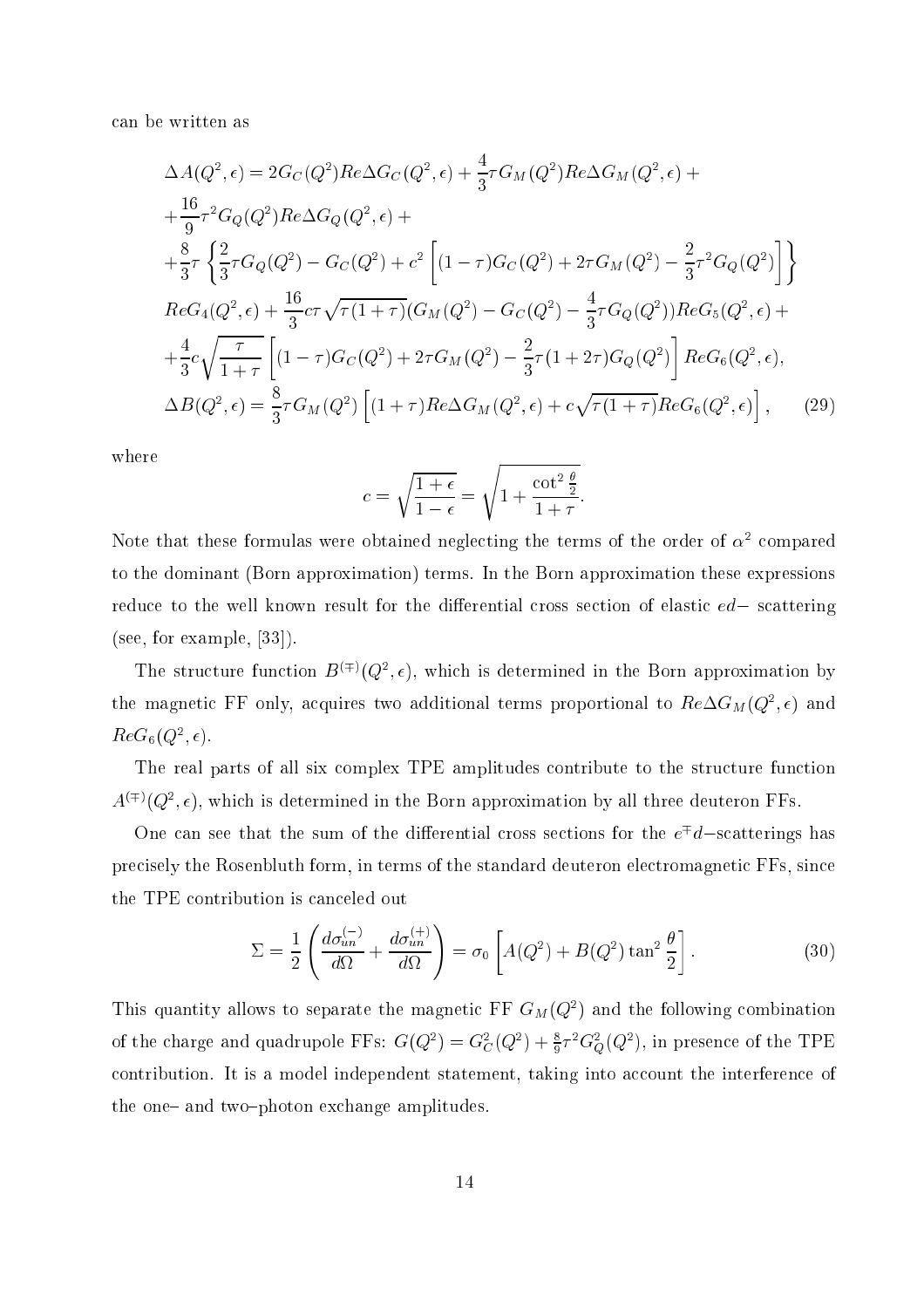On the contrary, the difference of the differential cross sections for the  $e^+a$  —scatterings is completely determined by the interference of the one- and two-photon exchange amplitudes and it an be written as

$$
\frac{1}{2} \left( \frac{d\sigma_{un}^{(+)}}{d\Omega} - \frac{d\sigma_{un}^{(-)}}{d\Omega} \right) = \sigma_0 \left[ \Delta A(Q^2, \epsilon) + \Delta B(Q^2, \epsilon) \tan^2 \frac{\theta}{2} \right].
$$
\n(31)

This quantity ontains information about the size of the TPE term and its dependen
e on the variables  $Q^2$  and  $\epsilon$ . We can see if there is a relative increase of this contribution, in comparison with the Dorn mechanism, when the variable Q2 increases.

Let us consider the asymmetries arising from the tensor polarization of the deuteron target. The differential cross section can be written in this case as

$$
\frac{d\sigma^{(\mp)}}{d\Omega} = \frac{d\sigma_{un}^{(\mp)}}{d\Omega} \left( 1 + A_{zz}^{(\mp)}(Q^2, \epsilon) Q_{zz} + A_{xz}^{(\mp)}(Q^2, \epsilon) Q_{xz} + A_{xx}^{(\mp)}(Q^2, \epsilon) (Q_{xx} - Q_{yy}) \right), \tag{32}
$$

with the following decomposition of the asymmetries  $A_{ij}^{i,j'}(Q^2,\epsilon),(ij=xx,xz,zz)$ :

$$
N^{(\mp)}(Q^2, \epsilon) A_{zz}^{(\mp)}(Q^2, \epsilon) = A_{zz}(Q^2, \epsilon) \mp \Delta A_{zz}(Q^2, \epsilon).
$$
 (33)

The explicit expressions of the asymmetries as a function of FFs are:

- for the  $zz$ -component

$$
A_{zz}(Q^2, \epsilon) = 4\tau G_Q(Q^2)[G_C(Q^2) + \frac{\tau}{3}G_Q(Q^2)] + \frac{\tau}{2}[1 + 2(1 + \tau)\tan^2\frac{\theta}{2}]G_M^2(Q^2),
$$
  
\n
$$
\Delta A_{zz}(Q^2, \epsilon) = \tau[1 + 2(1 + \tau)\tan^2\frac{\theta}{2}]G_M(Q^2)Re\Delta G_M(Q^2, \epsilon) + 4\tau[G_C(Q^2)Re\Delta G_Q(Q^2, \epsilon) +
$$
  
\n
$$
+G_Q(Q^2)Re(\Delta G_C(Q^2, \epsilon) + \frac{2}{3}\tau\Delta G_Q(Q^2, \epsilon))] + 4\tau[(1 - c^2 - 2c^2\tau)G_C(Q^2) +
$$
  
\n
$$
+c^2\tau G_M(Q^2) - \frac{2}{3}\tau(1 - c^2 + 4c^2\tau)G_Q(Q^2)]ReG_4(Q^2, \epsilon) +
$$
  
\n
$$
+4c\tau\sqrt{\tau(1 + \tau)}\left[G_M(Q^2) - 4(G_C(Q^2) + \frac{4}{3}\tau G_Q(Q^2))\right]ReG_5(Q^2, \epsilon) -
$$
  
\n
$$
-2c\sqrt{\tau(1 + \tau)}\tan^2\frac{\theta}{2}\left[\tau(\tau - c^2)G_M(Q^2) +
$$
  
\n
$$
+ (c^2 - 1)(1 + 2\tau)\left(G_C(Q^2) - \frac{2}{3}\tau G_Q(Q^2)\right)\right]ReG_6(Q^2, \epsilon),
$$
  
\n(34)

with

$$
N^{(\mp)}(Q^2, \epsilon) A_{xz}^{(\mp)}(Q^2, \epsilon) = A_{xz}(Q^2, \epsilon) \mp \Delta A_{xz}(Q^2, \epsilon), \tag{35}
$$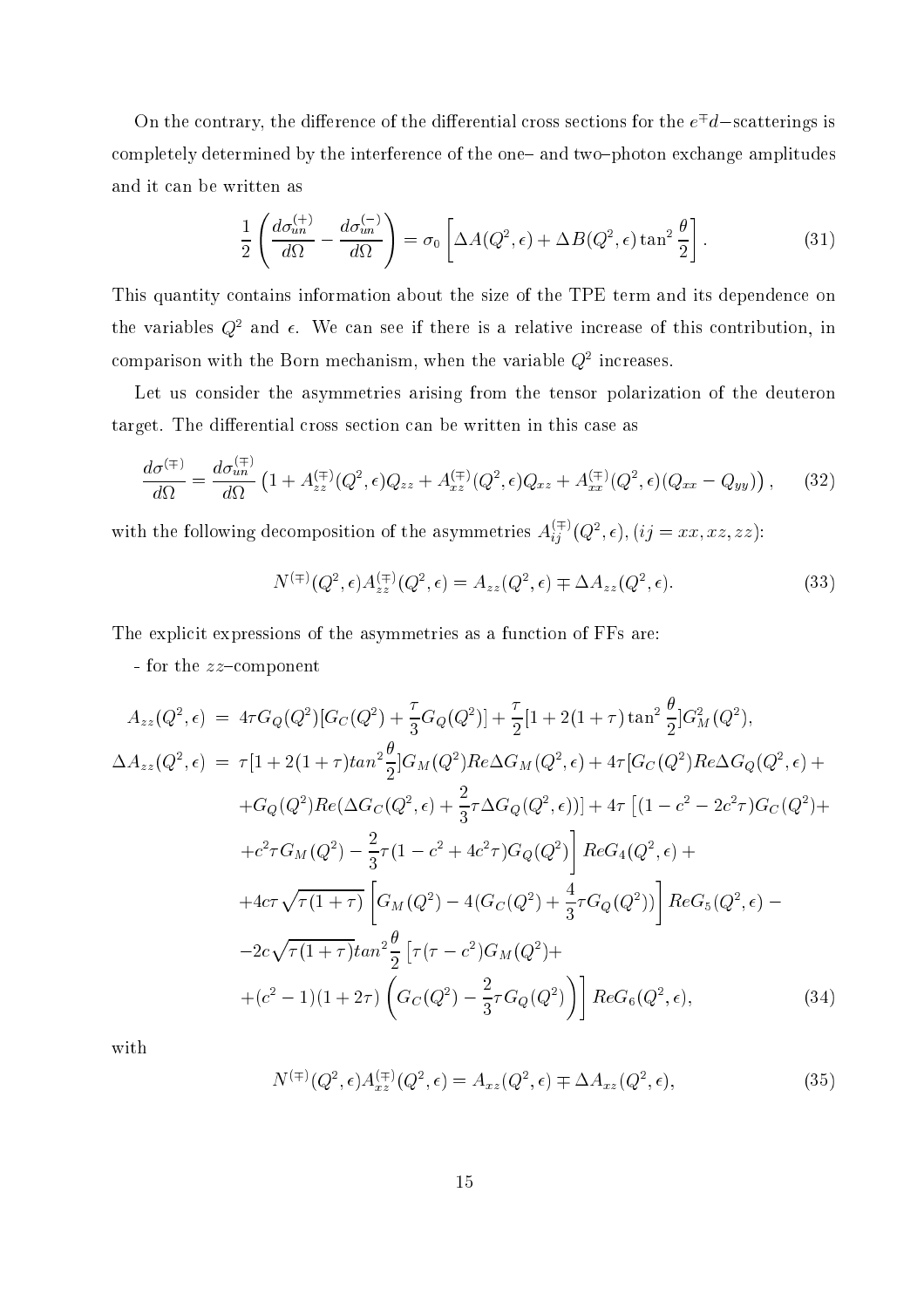- for the  $xz$ -component

$$
A_{xz}(Q^2, \epsilon) = -4\tau \sec \frac{\theta}{2} \sqrt{\tau (1 + \tau \sin^2 \frac{\theta}{2})} G_M(Q^2) G_Q(Q^2),
$$
  
\n
$$
\Delta A_{xz}(Q^2, \epsilon) = -4\tau \sec \frac{\theta}{2} \sqrt{\tau (1 + \tau \sin^2 \frac{\theta}{2})} \{ G_Q(Q^2) Re \Delta G_M(Q^2, \epsilon) +
$$
  
\n
$$
+ G_M(Q^2) Re \Delta G_Q(Q^2, \epsilon) + 2[\tau (c^2 - 1) G_Q(Q^2) - (c^2 - 1 + c^2 \tau) G_M(Q^2)]
$$
  
\n
$$
Re G_4(Q^2, \epsilon) - 4c \sqrt{\tau (1 + \tau)} \left[ G_M(Q^2) + \frac{(1 - c^2)}{c^2} G_Q(Q^2) \right] Re G_5(Q^2, \epsilon) -
$$
  
\n
$$
- \frac{1}{2c \sqrt{\tau (1 + \tau)}} \left[ (1 - \tau + 2c^2 + c^2 \tau) G_M(Q^2) +
$$
  
\n
$$
+ 2\tau (2c^2 - 1) (G_M(Q^2) - G_Q(Q^2)) \right] Re G_6(Q^2, \epsilon) \},
$$
\n(36)

with

$$
N^{(\mp)}(Q^2, \epsilon) A_{xx}^{(\mp)}(Q^2, \epsilon) = A_{xx}(Q^2) \mp \Delta A_{xx}(Q^2, \epsilon), \tag{37}
$$

- and for the  $xx$ -component

$$
A_{xx}(Q^2) = \frac{\tau}{2} G_M^2(Q^2),
$$
  
\n
$$
\Delta A_{xx}(Q^2, \epsilon) = \tau G_M(Q^2) Re \Delta G_M(Q^2, \epsilon) + 4\tau [c^2 \tau G_M(Q^2) + (c^2 - 1)(G_C(Q^2) - \frac{2}{3} \tau G_Q(Q^2))] Re G_4(Q^2, \epsilon) + 4c\tau \sqrt{\tau (1 + \tau)} G_M(Q^2) Re G_5(Q^2, \epsilon) + 4c\tau \sqrt{\frac{\tau}{(1 + \tau)}} [\tau G_M(Q^2) + G_C(Q^2) - \frac{2}{3} \tau G_Q(Q^2)] Re G_6(Q^2, \epsilon).
$$
\n(38)

Note that the terms  $A_{zz}(\mathcal{Q}_\perp,\epsilon),\ A_{xz}(\mathcal{Q}_\perp,\epsilon)$  and  $A_{xx}(\mathcal{Q}_\perp)$  are the asymmetries in the Born approximation and they coincide with the corresponding results of Ref. [34].

Due to the symmetry properties following from C-invarian
e, it is also interesting to build the sum and difference of the corresponding expressions for the electron and positron asymmetries due to the tensor-polarized deuteron target:

$$
\mathcal{A}_{zz}^{\pm}(Q^2, \epsilon) = \frac{1}{2} [A_{zz}^{(-)}(Q^2, \epsilon) \pm A_{zz}^{(+)}(Q^2, \epsilon)],
$$
\n
$$
\mathcal{A}_{xz}^{\pm}(Q^2, \epsilon) = \frac{1}{2} [A_{xz}^{(-)}(Q^2, \epsilon) \pm A_{xz}^{(+)}(Q^2, \epsilon)],
$$
\n
$$
\mathcal{A}_{xx}^{\pm}(Q^2, \epsilon) = \frac{1}{2} [A_{xx}^{(-)}(Q^2, \epsilon) \pm A_{xx}^{(+)}(Q^2, \epsilon)].
$$
\n(39)

One can see that the quantities  $\mathcal{A}_{ii}^{\perp}(Q^\ast,\epsilon),\,(ij=zz,xz,xx)$  do not contain the TPE contribution, negle
ting terms ontaining the square of the TPE amplitudes. In this approximation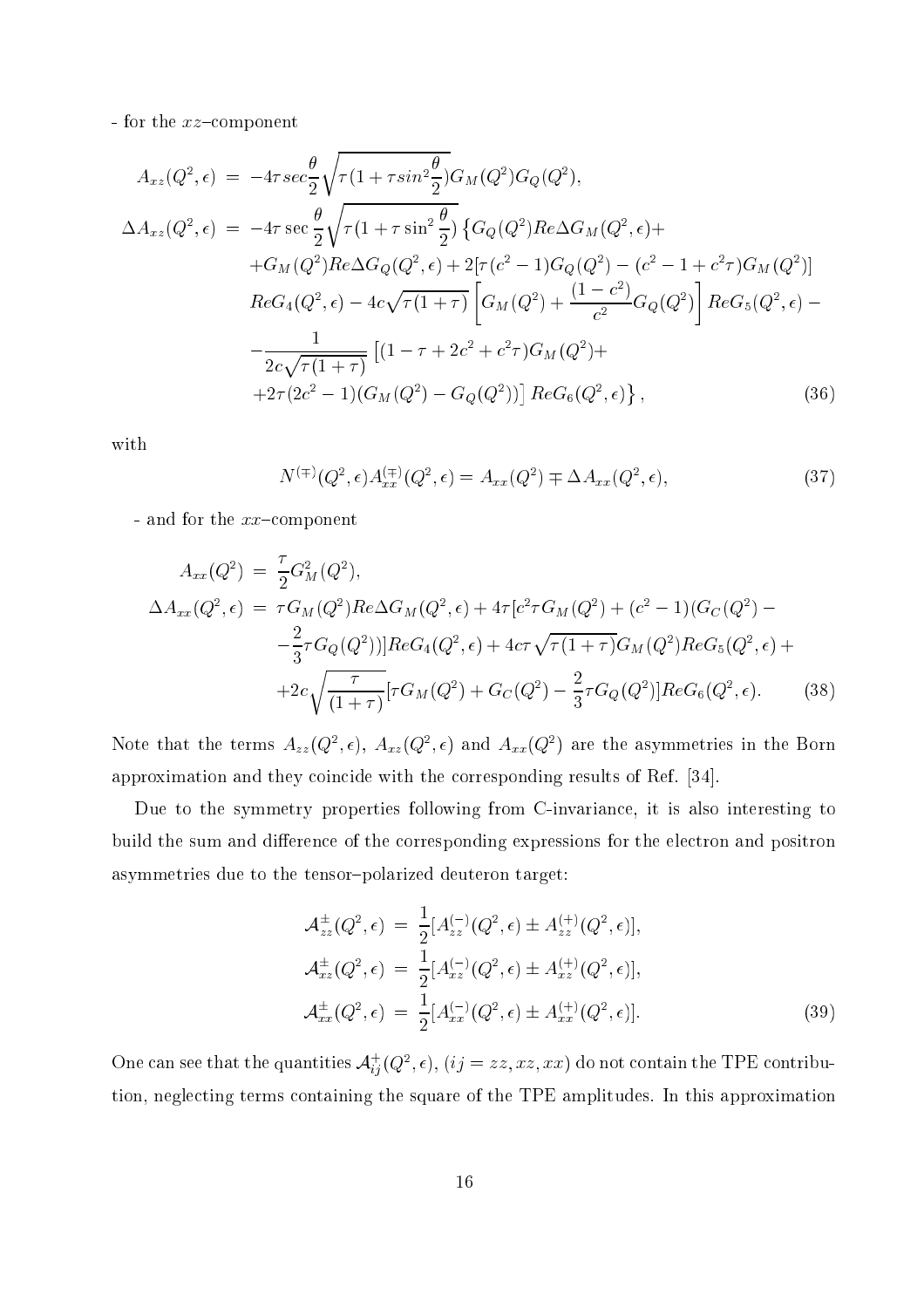we have

$$
N\mathcal{A}_{zz}^+ = A_{zz}, N\mathcal{A}_{xz}^+ = A_{xz}, N\mathcal{A}_{xx}^+ = A_{xx},
$$
  
\n
$$
N = \frac{1}{2}(N^{(+)} + N^{(-)}) = A(Q^2) + B(Q^2) \tan^2 \frac{\theta}{2},
$$
\n(40)

oin
iding with the asymmetries obtained in the Born approximation.

The standard pro
edure for the determination of deuteron ele
tromagneti FFs onsists in measuring the unpolarized differential cross section (at various electron scattering angles but at the same Q2 value) and one additional polarization observable (it is usually the asymmetry  $A_{zz}$  due to the tensor polarization of the deuteron target or  $t_{20}$ , the tensor polarization of the recoil deuteron, with unpolarized electron beam). The measurement of the quantity  $\Sigma$ , Eq. (30), and of  $\mathcal{A}_{zz}$  (or  $\mathcal{A}_{xz}$ ), Eq. (39), can be considered as the generalization of the standard procedure for extracting electromagnetic FFs, in presence of the TPE mechanism.

On the contrary, the differences of the tensor asymmetries in the elastic electron- or positron-deuteron scatterings, due to the tensor polarization of the target, are proportional to the interferen
e of the Born amplitude and real part of the TPE ontribution. In the same approximation we have

$$
N\mathcal{A}_{zz}^- = rA_{zz} - \Delta A_{zz}, \ N\mathcal{A}_{xz}^- = rA_{xz} - \Delta A_{xz}, \ N\mathcal{A}_{xx}^- = rA_{xx} - \Delta A_{xx},
$$
  
\n
$$
r = \frac{1}{N}(\Delta A + \Delta B \tan^2 \frac{\theta}{2}).
$$
\n(41)

The measurement of these quantities  $(T$ -even polarization observables) is sensitive to the relative contribution of the real part of TPE term with respect to the Born approximation.

Let us consider the double-spin asymmetries due to the longitudinal polarization of the ele
tron beam and the ve
tor polarization of the deuteron target (the transverse omponents of the electron spin lead to the asymmetries suppressed by a factor  $(m_e/M)$  and they are considered below). So, the longitudinal polarization of the electron beam leads to two asymmetries whi
h an be written as

$$
N^{(\mp)}(Q^2, \epsilon)A_x^{(\mp)}(Q^2, \epsilon) = A_x(Q^2, \epsilon) \mp \Delta A_x(Q^2, \epsilon), \qquad (42)
$$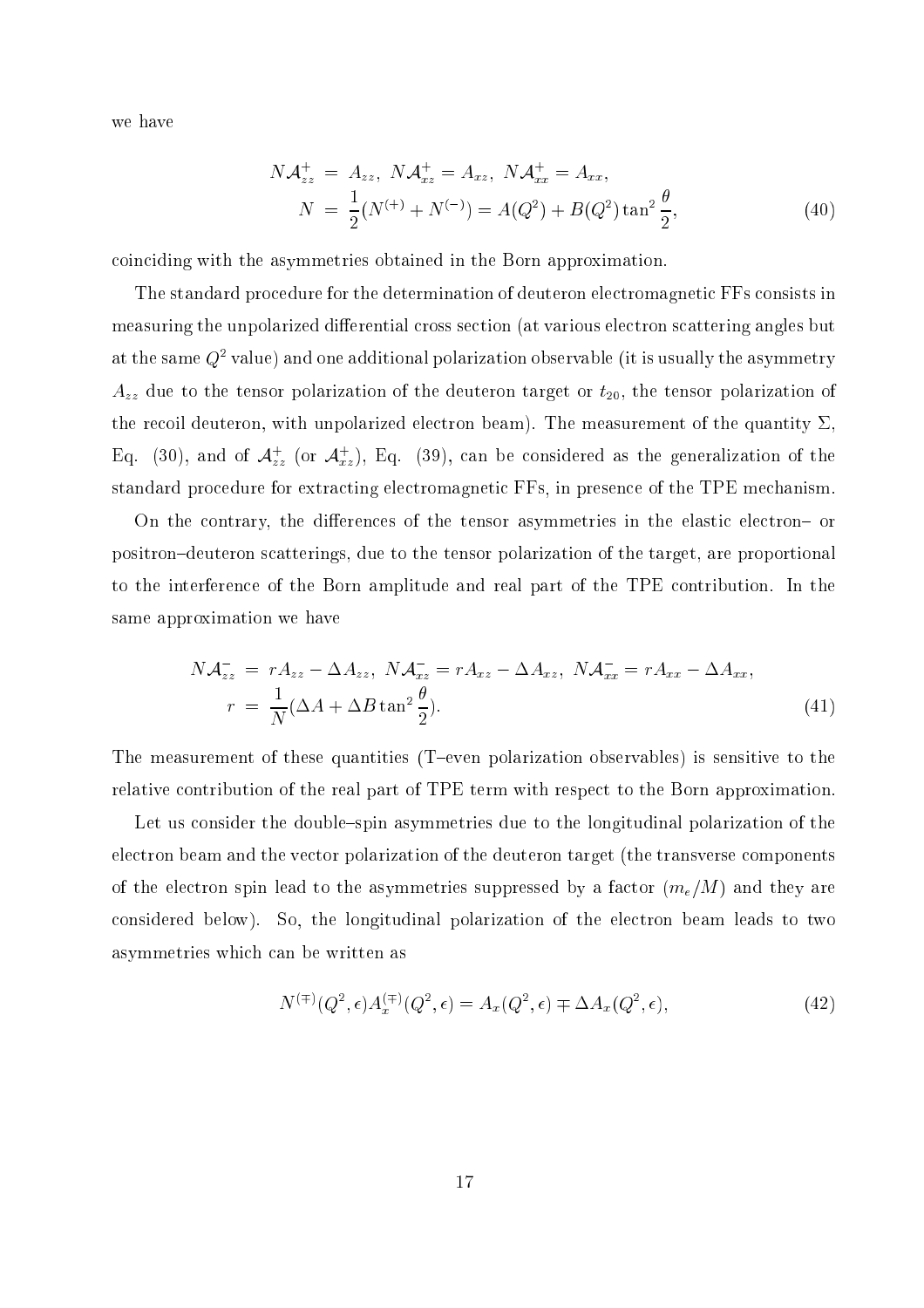with

$$
A_x(Q^2, \epsilon) = -2\sqrt{\tau(1+\tau)} \tan \frac{\theta}{2} G_M(Q^2) \left[ G_C(Q^2) + \frac{1}{3}\tau G_Q(Q^2) \right],
$$
  
\n
$$
\Delta A_x(Q^2, \epsilon) = -2\sqrt{\tau(1+\tau)} \tan \frac{\theta}{2} \left\{ G_M(Q^2) Re[\Delta G_C(Q^2, \epsilon) + \frac{1}{2}(1+2\tau)\Delta G_M(Q^2, \epsilon) + \frac{1}{3}\tau \Delta G_Q(Q^2, \epsilon) \right\} - \left[ G_C(Q^2) + \frac{1}{3}\tau G_Q(Q^2) \right] Re\Delta G_M(Q^2, \epsilon) -
$$
  
\n
$$
-2c^2\tau^2 G_M(Q^2) ReG_4(Q^2, \epsilon) - 4c\tau \sqrt{\tau(1+\tau)} G_M(Q^2) ReG_5(Q^2, \epsilon) - \frac{c}{2} \sqrt{\frac{\tau}{1+\tau}} \left[ (1+\tau - c\sqrt{\tau(1+\tau)}) G_M(Q^2) - \frac{c}{2} \left( G_C(Q^2) + \frac{1}{3}\tau G_Q(Q^2) \right) \right] ReG_6(Q^2, \epsilon) \right\},
$$
\n(43)

and

$$
N^{(\mp)}(Q^2, \epsilon)A_z^{(\mp)}(Q^2, \epsilon) = A_z(Q^2, \epsilon) \mp \Delta A_z(Q^2, \epsilon), \tag{44}
$$

with

$$
A_z(Q^2, \epsilon) = -\tau \sqrt{(1+\tau)(1+\tau sin^2 \frac{\theta}{2})} \tan \frac{\theta}{2} \sec \frac{\theta}{2} G_M^2(Q^2),
$$
  
\n
$$
\Delta A_z(Q^2, \epsilon) = -\tau \sqrt{(1+\tau)(1+\tau sin^2 \frac{\theta}{2})} \tan \frac{\theta}{2} \sec \frac{\theta}{2} G_M(Q^2) \{2Re \Delta G_M(Q^2, \epsilon) +
$$
  
\n
$$
+ \left[2c\sqrt{\frac{\tau}{1+\tau}} - 1 - c^2\right] Re G_6(Q^2, \epsilon) +
$$
  
\n
$$
+4\tau (1+c^2) \left[Re G_4(Q^2, \epsilon) + \frac{1}{c} \sqrt{\frac{1+\tau}{\tau}} Re G_5(Q^2, \epsilon) \right].
$$
\n(45)

In the Born approximation these expressions coincide with the results of Ref. [34] except the general sign, since in that paper another sign of the vector part of the deuteron spin-density matrix was taken.

Note that we can also remove or extract the TPE contribution in these double-spin asymmetries in a similar way as it was done for the differential cross section and the tensor asymmetries.

## V. T-ODD POLARIZATION OBSERVABLES

Let us consider the single-spin asymmetry induced by the transverse polarization of the electron or positron beam. The expressions for the spin-dependent leptonic tensor and for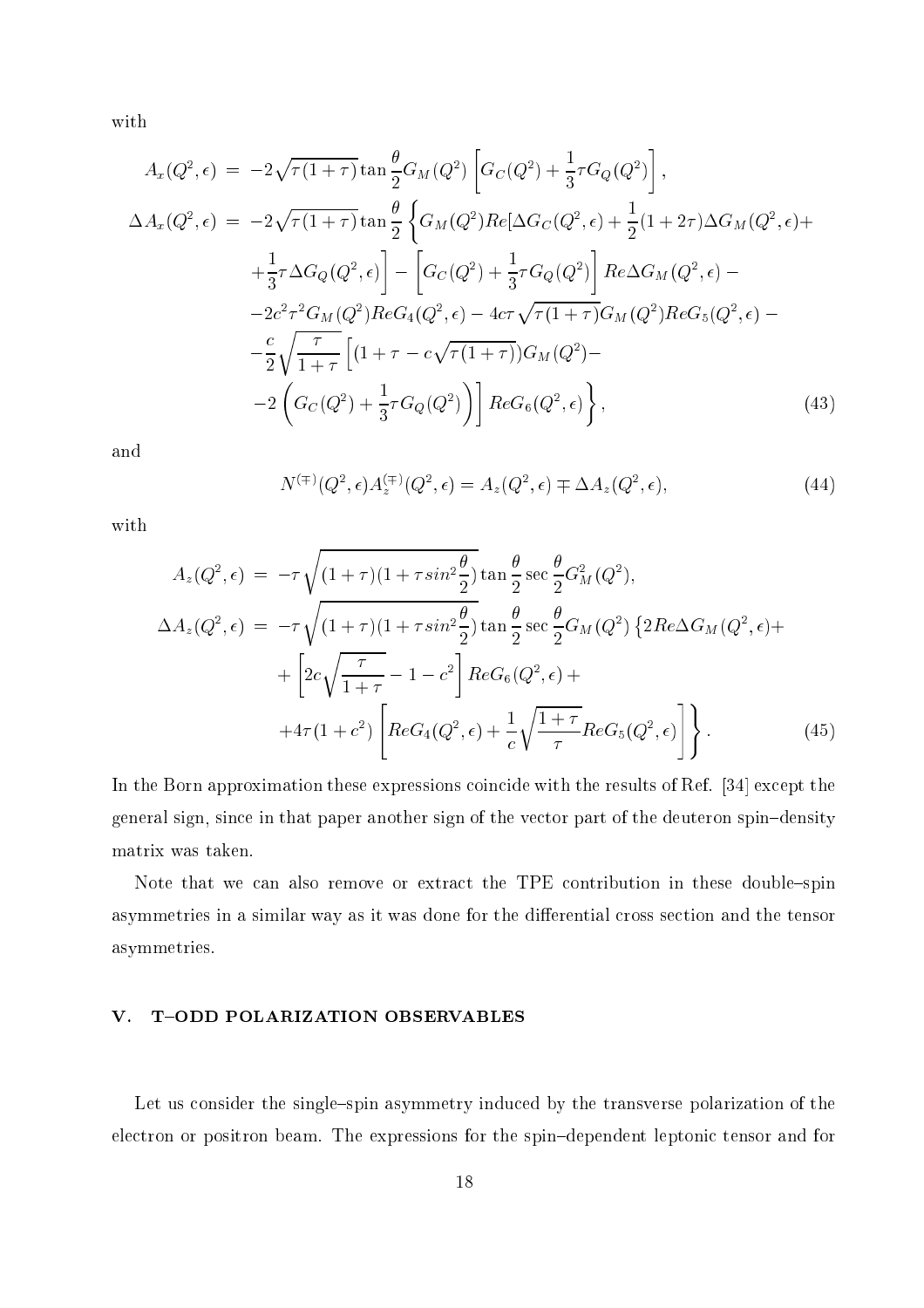the hadronic tensor, for the case of the unpolarized final state, show that the single-spin asymmetry is proportional to the TPE term and suppressed by the factor  $(m_e/M)$ .

The measurement of this small asymmetry is planned in next future  $[35]$ . As mentioned in the Introduction, in spite of the suppression factor, recent measurements of the asymmetry in the s
attering of transversely polarized ele
trons on unpolarized protons found values different from zero, contrary to what is expected in the Born approximation [26, 27], and only one experiment measured a single-spin observable, the recoil-deuteron vector polarization for the elastic scattering of unpolarized electrons by unpolarized deuteron target [28].

To calculate the beam asymmetry, it is necessary to take into account also the small amplitudes (neglected earlier, since they give a small contribution to the other observables) which are proportional to the electron mass (the so-called helicity flip amplitudes). The part of the matrix element of the reaction  $e^- + d \rightarrow e^- + d$ , containing the helicity flip amplitudes, can be established in analogy with the elastic nucleon-deuteron scattering  $[29]$ , using the general properties of the ele
tron{hadron intera
tion, su
h as the Lorentz invarian
e and P-invariance. It can be written as follows

$$
M^{(flip)} = \frac{m_e}{M} \frac{e^2}{Q^2} \bar{u}(k_2) \left[ MG_7(s, Q^2) U_1 \cdot U_2^* + \frac{1}{M} G_8(s, Q^2) U_1 \cdot k U_2^* \cdot k + \frac{1}{M} G_9(s, Q^2) U_1 \cdot p U_2^* \cdot p + \frac{1}{M} G_{10}(s, Q^2) (U_1 \cdot k U_2^* \cdot p + U_2^* \cdot k U_1 \cdot p) + \frac{1}{M} G_{11}(s, Q^2) (U_1 \cdot p \hat{U}_2^* \hat{p} - U_2^* \cdot p \hat{U}_1 \hat{p}) + \frac{1}{M} G_{12}(s, Q^2) (U_1 \cdot k \hat{U}_2^* \hat{p} - U_2^* \cdot k \hat{U}_1 \hat{p} - U_1 \cdot k U_2^* \cdot p + U_2^* \cdot k U_1 \cdot p) \right] u(k_1), \tag{46}
$$

where all these amplitudes  $G_i(s,Q^+)$  ( $i = i - 12$ ) are, in general case, complex functions of two variables and vanish in the Born approximation  $G_i^{(1)}$  and  $(g, Q^2) = 0, i = 7 - 12$ .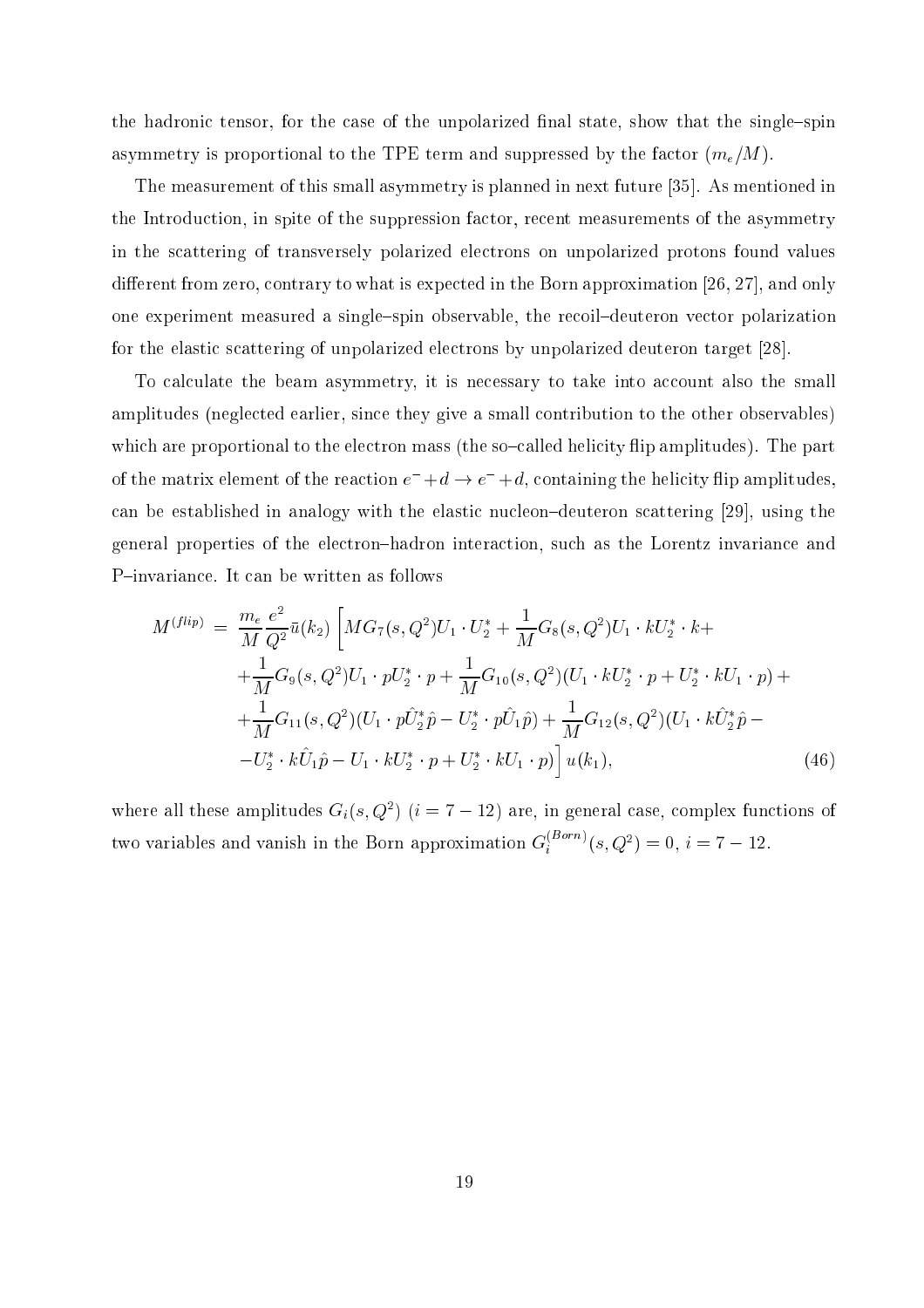The orresponding asymmetry an be written as

 $\mathcal{L}^{\text{max}}$ 

$$
N^{(\mp)} (Q^2, \epsilon) A_{\epsilon}^{(\mp)}(Q^2, \epsilon) =
$$
  
\n
$$
\mp \frac{4}{3} \frac{m_e}{M} \tan \frac{\theta}{2} s_y^{(\mp)} \{-\tau G_M(Q^2) [Im G_6(Q^2, \epsilon) + 4(1 + \tau) Im G_5(Q^2, \epsilon) +
$$
  
\n
$$
+ 2c \sqrt{\tau (1 + \tau)} (2Im G_4(Q^2, \epsilon) + Im G_{10}(Q^2, \epsilon) -
$$
  
\n
$$
-2(1 + \tau) Im G_{11}(Q^2, \epsilon)) + 2c^2 (\tau Im G_8(Q^2, \epsilon) -
$$
  
\n
$$
-(1 + \tau) (2\tau - 1) Im G_{12}(Q^2, \epsilon)) ] + G_C(Q^2) (Im G_6(Q^2, \epsilon) +
$$
  
\n
$$
+ \frac{3}{4} Im G_7(Q^2, \epsilon)) - \frac{2}{3} \tau G_Q(Q^2) [Im G_6(Q^2, \epsilon) + 3\tau (1 - c^2) Im G_8(Q^2, \epsilon)] +
$$
  
\n
$$
+ \tau (G_C(Q^2) + \frac{4}{3} \tau G_Q(Q^2)) \left[ \frac{1}{2} Im G_7(Q^2, \epsilon) + (1 + \tau) (Im G_9(Q^2, \epsilon) +
$$
  
\n
$$
+ 2c^2 Im G_{12}(Q^2, \epsilon)) + (1 - c^2 + c^2 \tau) Im G_8(Q^2, \epsilon) +
$$
  
\n
$$
+ 2c \sqrt{\tau (1 + \tau)} (Im G_{10}(Q^2, \epsilon) + \frac{1 + \tau}{\tau} Im G_{11}(Q^2, \epsilon)) \right] \},
$$
\n(47)

where  $A_e^s$  ( $A_e^{s}$ ) is the single-spin asymmetry (the so-called beam asymmetry) in the scattering of transversely polarized electron (positron) beam by unpolarized deuteron target, and  $s \hookrightarrow (s \hookrightarrow)$  is the unit vector describing the polarization of the electron (positron) beam in its rest frame. One an see that

-  $A_e^{\circ}$  's proportional to the electron mass and it is determined by the electron or positron spin component perpendicular to the reaction plane.

-  $A_e^{\circ}$  is a T-odd observable and it vanishes in the Born approximation as it is determined by the imaginary part of the interference between the one- and two-photon exchange amplitudes. Thus, the asymmetry  $A_e$  is determined by the three real electromagnetic form factors  $G_M(Q^-), G_C(Q^-), G_Q(Q^-)$  as well as by the complex TPE amplitudes:  $G_4(Q^-,\epsilon),$  $G_5(Q^-, \epsilon)$  and  $G_6(Q^-, \epsilon)$  (neucity conserving) and  $G_i(Q^-, \epsilon)$ ,  $(i = i - 12)$  (neucity non conserving). Therefore, this observable contains all amplitudes on equal footing, i.e., here the helicity flip amplitudes are not suppressed in comparison with the helicity conserving ones. Measurement of this asymmetry in the case of elastic electron-deuteron scattering may be a more difficult task than for the case of elastic electron-nucleon scattering due mainly to the fact that deuteron FFs are much smaller than nucleon FFs.

-  $A_e^{(-)}$  vanishes, for  $\theta = 0^{\circ}$  and  $180^{\circ}$ , as it is determined by the product  $(q \times k_1) \cdot s_e$ , and in this case  $q \parallel n_1$ .

Let us consider now the single-spin asymmetry due to the vector-polarized deuteron target (the so-called target normal-spin asymmetry). The corresponding asymmetry  $A_{\theta}^{\gamma,\gamma}$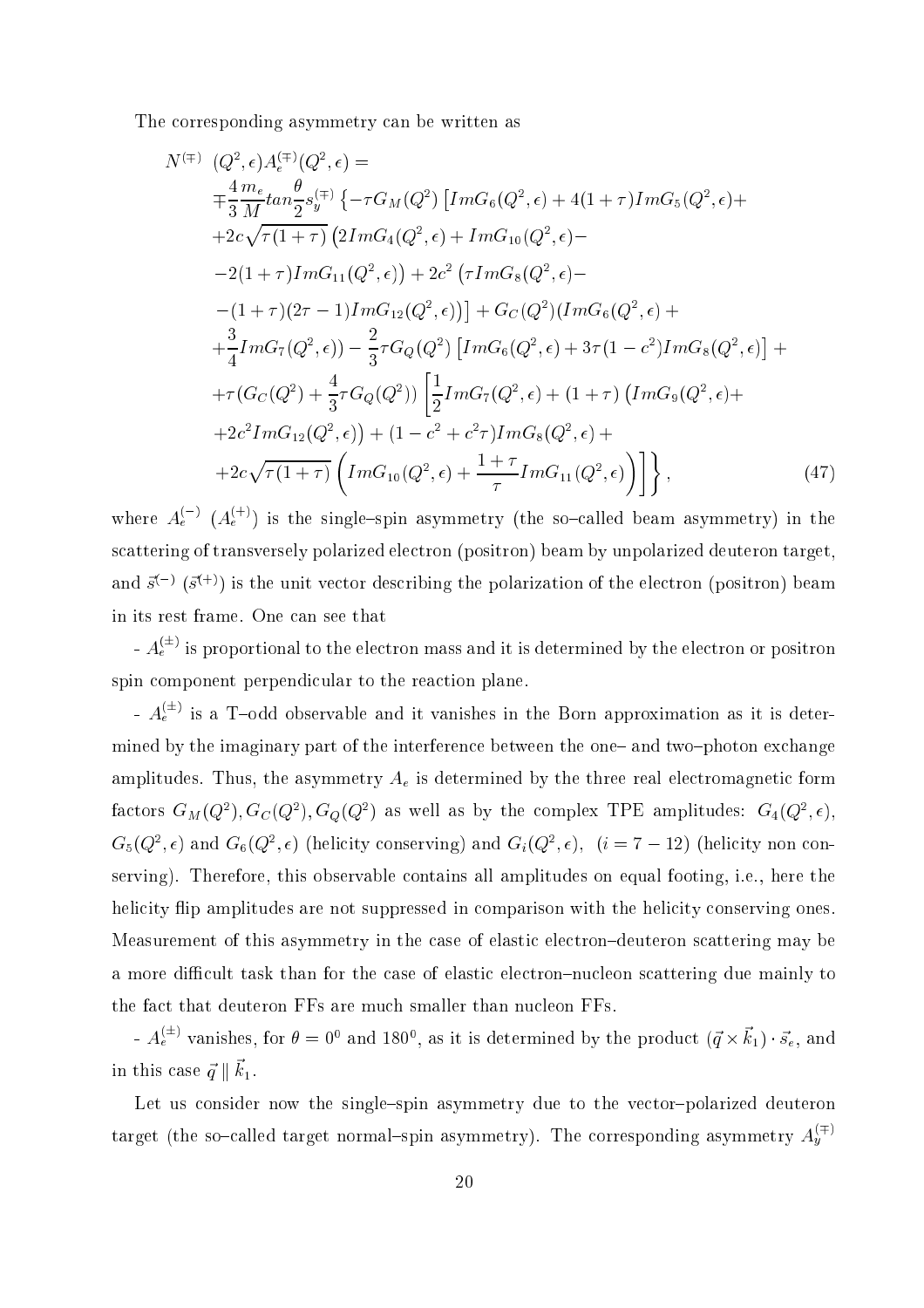an be written as

$$
N^{(\mp)} (Q^2, \epsilon) A_y^{(\mp)}(Q^2, \epsilon) = \pm \tan \frac{\theta}{2} s_y \left\{ 2c\sqrt{\tau (1+\tau)} [G_M(Q^2) Im\Delta G(Q^2, \epsilon) +
$$
  
\n
$$
+ G(Q^2) Im\Delta G_M(Q^2, \epsilon)] + 2c\tau \sqrt{\tau (1+\tau)} [(1-\tau)(2c^2 - 1)G_M(Q^2) -
$$
  
\n
$$
-4(c^2 - 1)G(Q^2)] Im G_4(Q^2, \epsilon) - 2\tau (1+\tau) [\tau (4c^2 - 1)G_M(Q^2) +
$$
  
\n
$$
+ 4(c^2 - 1)G(Q^2)] Im G_5(Q^2, \epsilon) + \tau [2c\tau \sqrt{\tau (1+\tau)} G_M(Q^2) +
$$
  
\n
$$
+ (4c^2 - 1)(G(Q^2) + G_M(Q^2)) +
$$
  
\n
$$
+ 2(1-\tau)((1+\tau)c^2 - 1)G_M(Q^2)] Im G_6(Q^2, \epsilon) \right\},
$$
  
\n(48)

where  $G(Q^*, \epsilon) = G_C(Q^*, \epsilon) + \frac{\gamma}{2}G_Q(Q^*, \epsilon)$ , s is the deuteron unit polarization vector describing the vector polarization of the target.

One an see that

-  $A_{\mu}^{\gamma}$  's determined by the component of the deuteron polarization vector perpendicular to the reaction plane, i.e., by the following product  $(n_1 \wedge n_2) \cdot s$ .

-  $A_{\mathcal{U}}^{n \times n}$  vanishes when  $k_2 || k_1$ , i.e., for forward and backward scatterings.

-  $A_{\mathcal{U}}^{\chi,\vee}$  is a T-odd observable and it is zero in the Born approximation. It is determined by the interference of the one- and two-photon exchange amplitudes (by the imaginary parts of all six omplex TPE heli
ity onserving amplitudes).

At last let us consider the scattering of the longitudinally polarized electron or positron beam by the tensor-polarized deuteron target. In this case, the asymmetries can be written as follows:

$$
N^{(\mp)}(Q^{2}, \epsilon)A_{xy}^{(\mp)}(Q^{2}, \epsilon) = \mp 2\sqrt{\frac{\tau}{1+\tau}} \left\{ \left[ \tau G_{M}(Q^{2}) - 2G_{C}(Q^{2}) + \frac{4}{3}\tau G_{Q}(Q^{2}) \right] Im G_{6}(Q^{2}, \epsilon) + 4\tau G_{M}(Q^{2}) Im \left[ c\sqrt{\tau(1+\tau)}G_{4}(Q^{2}, \epsilon) + (1+\tau)G_{5}(Q^{2}, \epsilon) \right] \right\},
$$
  
\n
$$
N^{(\mp)}(Q^{2}, \epsilon)A_{yz}^{(\mp)}(Q^{2}, \epsilon) = \mp 2\tau \sqrt{\frac{\tau}{1+\tau}} \tan \frac{\theta}{2} \left\{ 2(1+\tau) \left[ G_{Q}(Q^{2}) Im \Delta G_{M}(Q^{2}, \epsilon) - G_{M}(Q^{2}) Im \Delta G_{Q}(Q^{2}, \epsilon) \right] + 4c(1+\tau)\sqrt{\tau}G_{M}(Q^{2}) Im \left[ c\sqrt{\tau}G_{4}(Q^{2}, \epsilon) + 2\sqrt{(1+\tau)}G_{5}(Q^{2}, \epsilon) \right] + c\sqrt{\frac{1+\tau}{\tau}} \left[ 2\tau G_{Q}(Q^{2}) + (2\tau - 1)G_{M}(Q^{2}) \right] Im G_{6}(Q^{2}, \epsilon) \right\}.
$$
 (49)

Note that the asymmetry  $A_{xy}$  is determined by the imaginary parts of the amplitudes  $G_{4,5,6}$ , which differ in spin structure from the Born spin structure. Both asymmetries are zero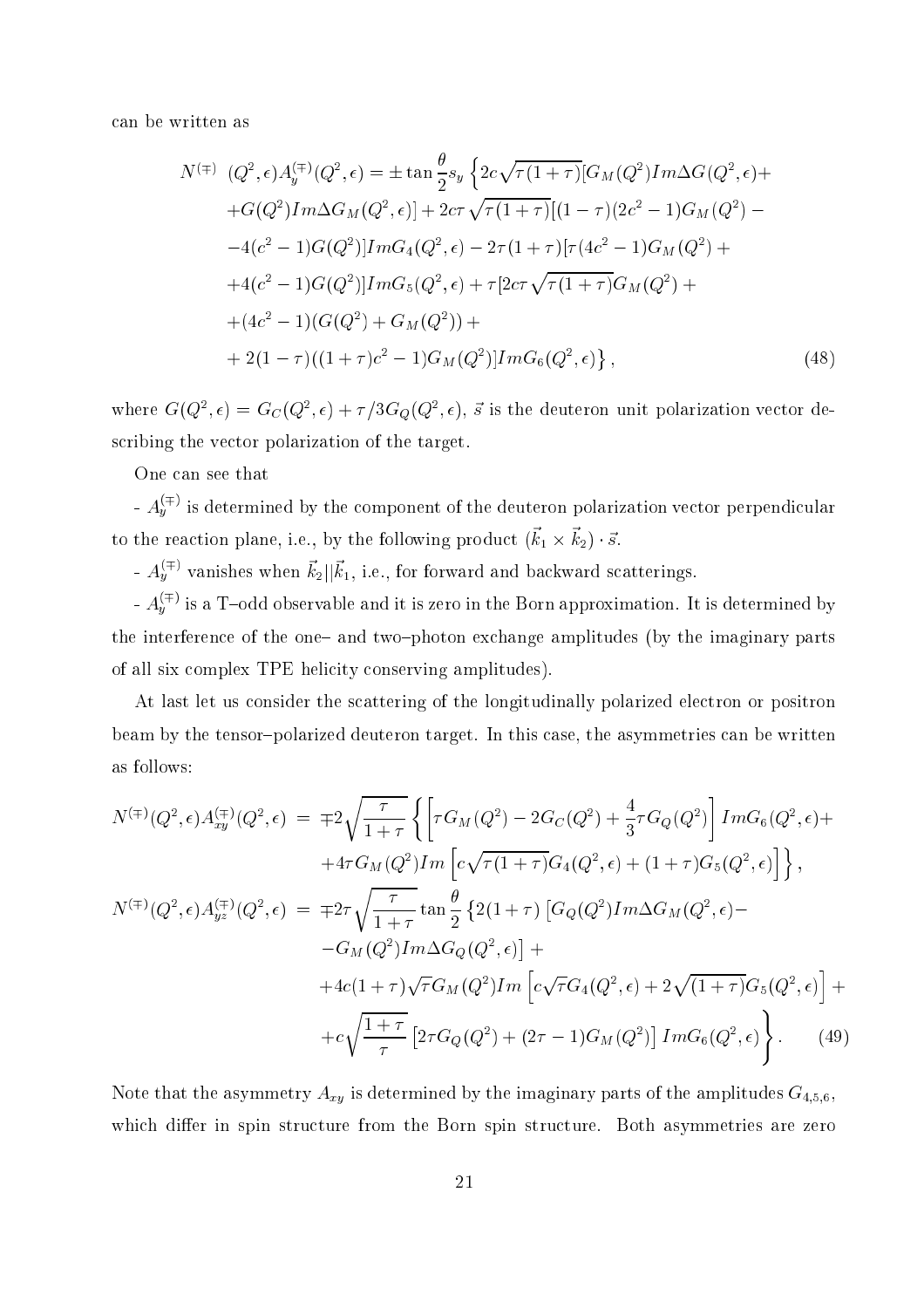in the Born approximation since they are determined by the interference of the one- and two-photon exchange mechanisms.

The polarized deuteron targets, generally used in high-energy experiments, have zero  $Q_{xy}$ and  $Q_{yz}$  parameters, since the polarization state is determined by the population numbers  $n_{\pm,0}$ , i.e., by the diagonal elements of the spin-density matrix of the deuteron target. The determination of these asymmetries requires a polarized deuteron targets with non-zero  $Q_{xy}$ and  $Q_{yz}$  parameters or the measurement of the corresponding components of the tensor polarization of the re
oil deuteron (the target in this ase is unpolarized).

In polarization experiments it is possible to prepare the deuteron target with polarization along (opposite) a definite direction. In our case the natural direction is the virtual photon momentum (or  $z$  axis). Similar polarization effects were considered in Ref. [36]: longitudinal and transverse polarizations of the recoil deuteron in the elastic electron-deuteron scattering.

Let us consider the case when the spin of the deuteron target has definite projection on z axis. It is convenient in this case to write the contraction of the leptonic and hadronic tensors in the following general form

$$
S = L_{\mu\nu} H_{\mu\nu} = S_{\mu\nu} U_{\mu} U_{\nu}^*,
$$
\n(50)

where  $U_{\mu}$  is the polarization four-vector of the deuteron target. Then, with unpolarized electron beam, the  $S_{\mu\nu}$  tensor can be written as

$$
S_{\mu\nu} = S_1 g_{\mu\nu} + S_2 q_{\mu} q_{\nu} + S_3 k_{\mu} k_{\nu} + S_4 (q_{\mu} k_{\nu} + q_{\nu} k_{\mu}) + i S_5 (q_{\mu} k_{\nu} - q_{\nu} k_{\mu}), \tag{51}
$$

where the structure functions  $S_i$ ,  $(i = 1 - 5)$ , can be expressed in terms of the generalized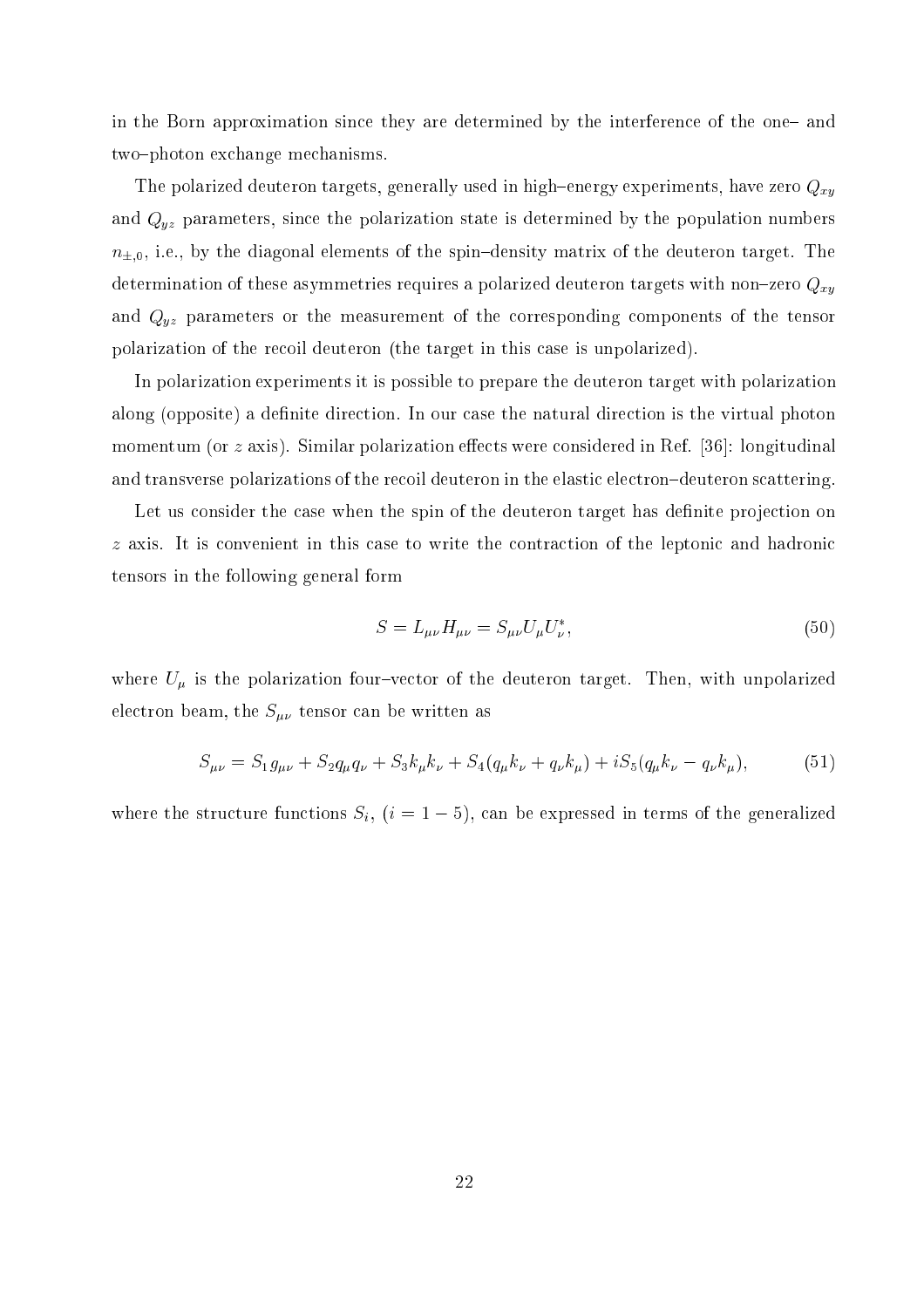form factors 
$$
G_i(Q^2, \epsilon)
$$
,  $i = M, C, Q$ , and of the amplitudes  $G_i(Q^2, \epsilon)$ ,  $i = 4, 5, 6$ , as follows:  
\n
$$
S_1 = -q^4 \left[ (1+\tau) |G_M|^2 + \frac{1}{\tau} \cot^2 \frac{\theta}{2} |G_C - \frac{2}{3}\tau G_Q|^2 + 2c\sqrt{\tau (1+\tau)} Re G_M G_6^* \right],
$$
\n
$$
S_2 = -q^2 \left( 1 + \tau + \cot^2 \frac{\theta}{2} \right) \left[ |G_M|^2 + 4\frac{\tau}{1+\tau} Re G_M G_0^* \right] - 4\frac{q^2}{1+\tau} \cot^2 \frac{\theta}{2} \left[ \frac{\tau}{3} |G_Q|^2 + 4c\sqrt{\tau} \frac{\theta^2}{4} \right] - 4c\sqrt{\tau} \left[ 4c\sqrt{\tau} \frac{\theta^2}{4} \right] - 4c\sqrt{\tau} \left[ 4c\sqrt{\tau} \frac{\theta^2}{4} \right] - 4c\sqrt{\tau} \left[ 4c\sqrt{\tau} \frac{\theta^2}{4} \right] - 4c\sqrt{\tau} \left[ 4c\sqrt{\tau} \frac{\theta^2}{4} \right] - 4c\sqrt{\tau} \left[ 4c\sqrt{\tau} \frac{\theta^2}{4} \right] - 4c\sqrt{\tau} \left[ 4c\sqrt{\tau} \frac{\theta^2}{4} \right] - 4c\sqrt{\tau} \left[ 4c\sqrt{\tau} \frac{\theta^2}{4} \right] - 4c\sqrt{\tau} \left[ 4c\sqrt{\tau} \frac{\theta^2}{4} \right] + c\sqrt{\tau} \left[ 4c\sqrt{\tau} \frac{\theta^2}{4} \right] - 4c\sqrt{\tau} \left[ 4c\sqrt{\tau} \frac{\theta^2}{4} \right] - 4c\sqrt{\tau} \left[ 4c\sqrt{\tau} \frac{\theta^2}{4} \right] - 4c\sqrt{\tau} \left[ 4c\sqrt{\tau} \frac{\theta^2}{4} \right] - 4c\sqrt{\tau} \left[ 4c\sqrt{\tau} \frac{\theta^2}{4} \right] + c\sqrt{\tau} \left[ 4c\sqrt{\tau} \frac{\theta^2}{4} \right] + c\sqrt{\tau} \left[ 4c\sqrt{\tau} \frac{\theta^2}{4} \right] - 4c
$$

The contraction of the leptonic and hadronic tensors in the case when the polarization of the deuteron target has definite projection on the z axis,  $m = \pm 1, 0$ , can be written as

$$
S^{(m)} = S_{\mu\nu} U_{\mu}^{(m)} U_{\nu}^{(m)*},\tag{53}
$$

where  $U_u^{\dagger}$  's the deuteron polarization four-vector with projection m

$$
U_{\mu}^{(\pm)} = \mp \frac{1}{\sqrt{2}}(0, 1, \pm i, 0), \ U_{\mu}^{(0)} = (0, 0, 0, 1).
$$

After straightforward calculations we obtain

$$
S^{(+)} = S^{(-)} = -S_1 + \frac{1}{2} \frac{Q^2}{1+\tau} \cot^2 \frac{\theta}{2} S_3,
$$
\n(54)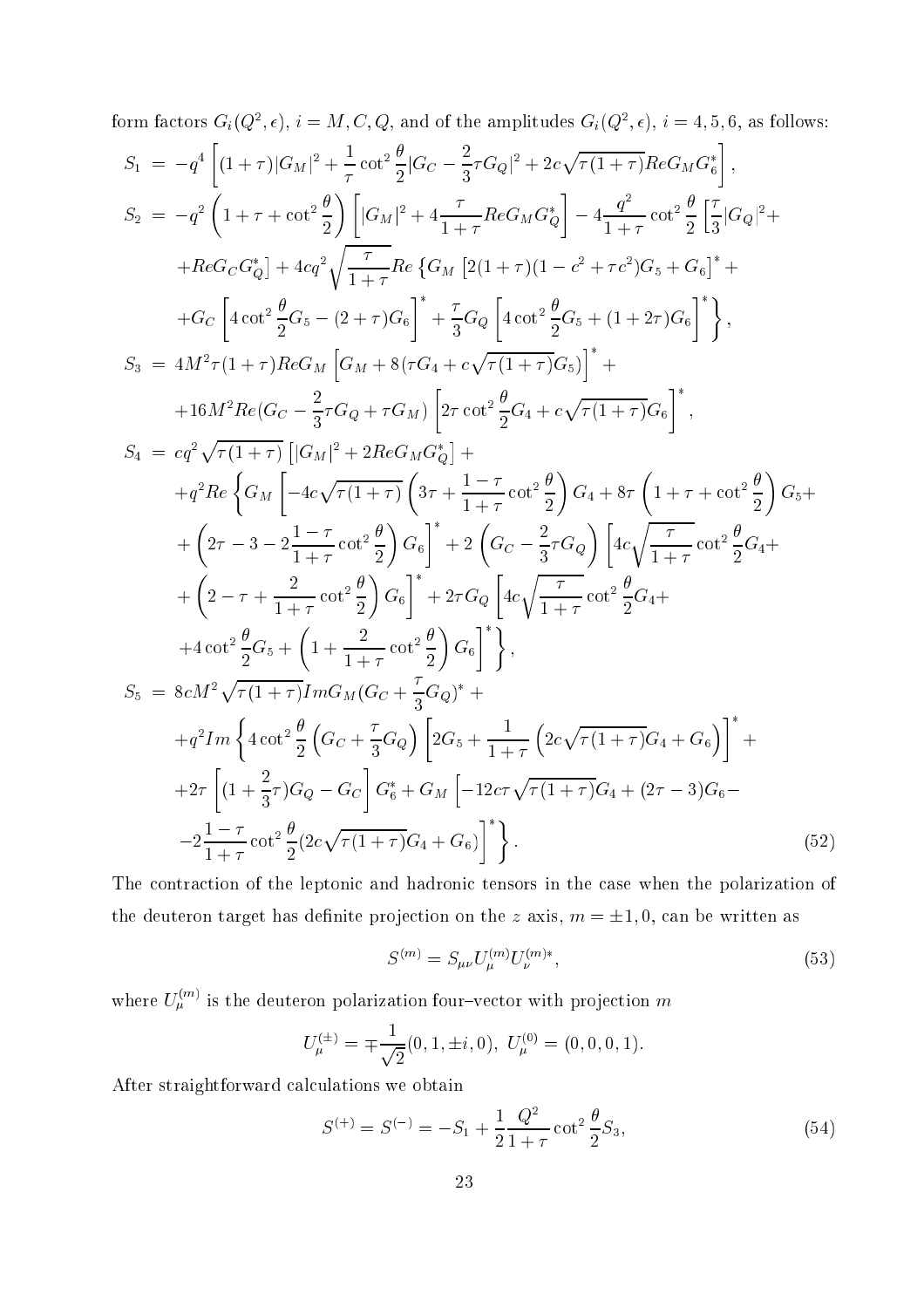$$
S^{(0)} = -S_1 + (1+\tau)Q^2S_2 + Q^2(1+\tau+\cot^2\frac{\theta}{2})\frac{\tau}{1+\tau}S_3 + 2c\sqrt{\tau(1+\tau)}Q^2S_4.
$$

It follows that the cross sections of the elastic electron-deuteron scattering can be written in the familiar form

$$
\frac{d\sigma^{(m)}}{d\Omega} = \sigma_0 \left[ A^{(m)} + B^{(m)} \tan^2 \frac{\theta}{2} \right].
$$
\n(55)

Let us separate the dominant (Born) and TPE contributions to these structure functions and define

$$
A^{(m)} = A_B^{(m)} + \Delta A^{(m)}, \quad B^{(m)} = B_B^{(m)} + \Delta B^{(m)}, \tag{56}
$$

where the index  $B$  indicates the Born contribution. The Born terms can be expressed in terms of the deuteron FFs as:

$$
A_B^{(+)} = A_B^{(-)} = \frac{\tau}{2} G_M^2(Q^2) + \left[ G_C(Q^2) - \frac{2\tau}{3} G_Q(Q^2) \right]^2,
$$
  
\n
$$
B_B^{(+)} = B_B^{(-)} = \tau (1 + \tau) G_M^2(Q^2),
$$
  
\n
$$
A_B^{(0)} = \tau G_M^2(Q^2) + G_C^2(Q^2) + \frac{8}{3} \tau G_C(Q^2) G_Q(Q^2) + \frac{16}{9} \tau^2 G_Q^2(Q^2),
$$
  
\n
$$
B_B^{(0)} = 2\tau (1 + \tau) G_M^2(Q^2).
$$
\n(57)

Summing the structure functions over the index  $m$  (i.e., over all possible deuteron spin projections) and dividing by three (the averaging over the deuteron spin) we obtain the usual structure functions  $A(Q)$  and  $D(Q)$ .

Gourdin and Piketty calculated the longitudinal and two transverse polarizations of the recoil deuteron in the elastic electron-deuteron scattering [36]. The two transverse polarizations are orthogonal to the recoil deuteron momentum (it is  $\vec{q}$  in lab. system), one in the scattering plane (along x axis in our case) and the other one normal to this plane (along y axis). The quantities  $S^{(2)}$ , corresponding to the deuteron target polarized along x and  $y$ directions, are

$$
S^{(x)} = -S_1 + \frac{Q^2}{1+\tau} \cot^2 \frac{\theta}{2} S_3, \quad S^{(y)} = -S_1,
$$
\n(58)

and the corresponding structure functions  $A^{\langle \cdot \rangle_{\sigma}}$  and  $B^{\langle \cdot \rangle_{\sigma}}$  can be written as (in the Born approximation)

$$
A_B^{(x)} = \tau G_M^2(Q^2) + \left[ G_C(Q^2) - \frac{2\tau}{3} G_Q(Q^2) \right]^2, B_B^{(x)} = \tau (1 + \tau) G_M^2(Q^2),
$$
  
\n
$$
A_B^{(y)} = (G_C(Q^2) - \frac{2\tau}{3} G_Q(Q^2))^2, B_B^{(y)} = \tau (1 + \tau) G_M^2(Q^2).
$$
\n(59)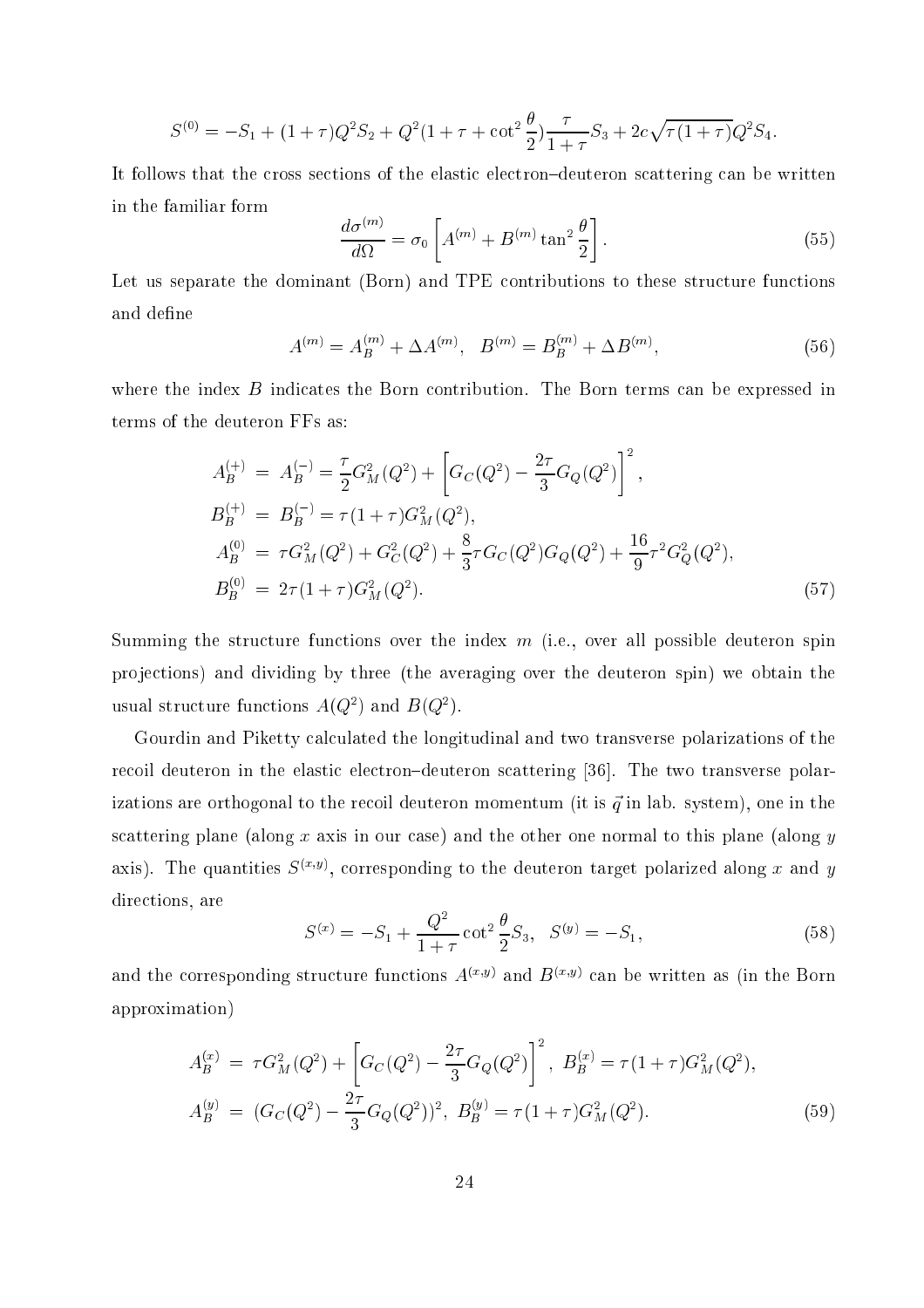This result for  $A_B^{\omega}$ ,  $B_B^{\omega}$ ,  $i=x,y$  coincides with the results obtained in Ref. [36]. Following Ref. [36], it is convenient to introduce a total transverse differential cross section  $\sigma_T$  and calculate the difference  $D_T = (\sigma_T^{++} + \sigma_T^{+-} - \sigma_T^{--})$ . An interesting result is the independence of  $D_T$  from the the deuteron magnetic FF  $G_M$  and consequently with respect to the scattering angle

$$
\frac{1}{\sigma_0}(\sigma^{(+)} + \sigma^{(-)} - \sigma^{(0)}) = G_C^2(Q^2) - \frac{16}{3}\tau G_C(Q^2)G_Q(Q^2) - \frac{8}{9}\tau^2 G_Q^2(Q^2). \tag{60}
$$

This expression (valid in the Born approximation) coincides also with the result of Ref. [36].

The explicit expressions of the corrections  $\Delta A^{(m)}$  and  $\Delta D^{(m)}$  due to the TPE contributions are

$$
\Delta A^{(+)} = \Delta A^{(-)} = \mp \tau G_M(Q^2)Re\{\Delta G_M(Q^2, \epsilon) + 4\tau c^2 G_4(Q^2, \epsilon) +
$$
  
\n
$$
+2c\sqrt{\tau(1+\tau)} \left[2G_5(Q^2, \epsilon) + \frac{1}{1+\tau}G_6(Q^2, \epsilon)\right]\right\} \mp 2 \left[G_C(Q^2) - \frac{2}{3}\tau G_Q(Q^2)\right]
$$
  
\n
$$
Re\left[\Delta G_C(Q^2, \epsilon) - \frac{2}{3}\tau \Delta G_Q(Q^2, \epsilon) + 2\tau (c^2 - 1)G_4(Q^2, \epsilon) + c\sqrt{\frac{\tau}{1+\tau}}G_6(Q^2, \epsilon)\right],
$$
  
\n
$$
\Delta B^{(+)} = \Delta B^{(-)} = \mp 2\tau \sqrt{1+\tau}G_M(Q^2)Re\left[\sqrt{1+\tau}\Delta G_M(Q^2, \epsilon) + c\sqrt{\tau}G_6(Q^2, \epsilon)\right],
$$
  
\n
$$
\Delta A^{(0)} = \mp \left\{2\tau G_M(Q^2)Re\Delta G_M(Q^2, \epsilon) + 2G_C(Q^2)Re\left[\Delta G_C(Q^2, \epsilon) + \frac{4}{3}\tau \Delta G_Q(Q^2, \epsilon)\right]\right\} +
$$
  
\n
$$
+ \frac{8}{3}\tau G_Q(Q^2)Re\left[\Delta G_C(Q^2, \epsilon) + \frac{2}{3}\tau \Delta G_Q(Q^2, \epsilon)\right]\right\} \mp
$$
  
\n
$$
\mp 4\tau G_M(Q^2)Re\left\{2\tau \left(1 + 4\tau + \frac{2}{1+\tau}\cot^2\frac{\theta}{2}\right)G_4(Q^2, \epsilon) +
$$
  
\n
$$
+c\sqrt{\tau(1+\tau)} \left[2(1+2\tau)G_5(Q^2, \epsilon) + \frac{1}{1+\tau}G_6(Q^2, \epsilon)\right]\right\} \pm
$$
  
\n
$$
\pm 4\tau \left[G_C(Q^2) + \frac{4}{3}\tau G_Q(Q^2)\right]Re\left\{2\tau \left(1 + \frac{1}{1+\tau}\cot^2\frac{\theta}{2}\right)G_4(Q^2, \epsilon) +
$$
  
\n
$$
+c\sqrt{\tau(1+\tau)} \left[4G_5(Q^2, \epsilon) + \frac{1
$$

where the signs  $(\pm)$  indicate the scattering of the electron (positron) by a polarized deuteron target.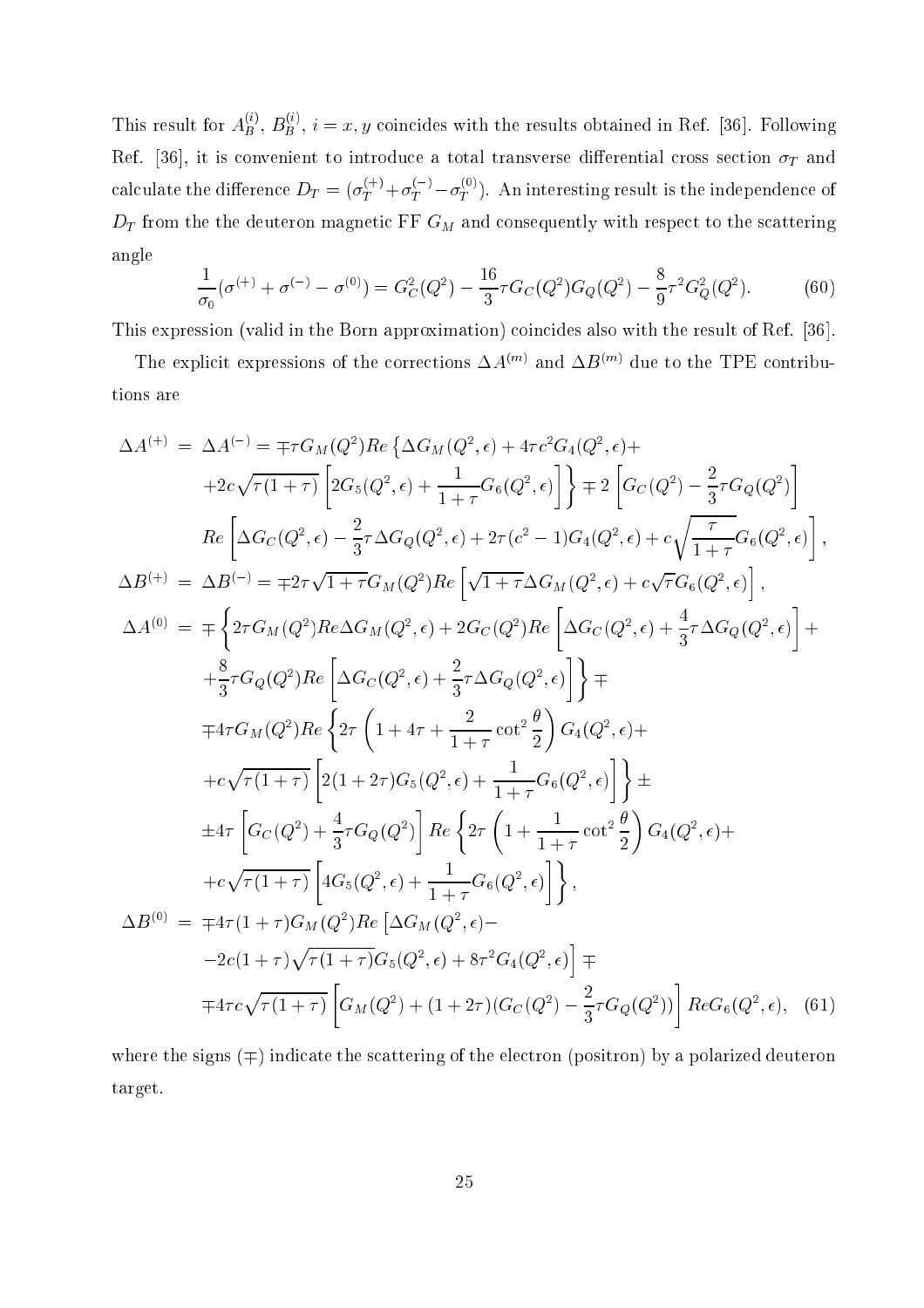#### VI. CONCLUSION

Precise measurements of various observables in the elastic electron-proton scattering arose the question of the importan
e of the TPE me
hanism. In this work, the study of TPE ontribution and its onsequen
es on the extra
tion of hadron ele
tromagneti FFs has been extended to electron-deuteron elastic scattering. The determination of the deuteron electromagnetic FFs from the measurement of the differential cross section and one polarization observable in the elastic electron-deuteron scattering is valid only in Born approximation. In case of deuteron and light nuclei the relative contribution of TPE term with respect to the main term, the  $1\gamma$  exchange, is expected to be larger at the same momentum transfer squared, due to the steeper decrease of the FFs. Therefore, it can be detectable at smaller  $Q^{\text{-}}$  values than in the case of the elastic electron-proton scattering.

A model-independent analysis of the influence of the two-photon exchange mechanism on the differential cross section and on various polarization observables has been performed for the elastic electron (positron)-deuteron scattering. General symmetry properties of the electromagnetic lepton-hadron interaction (as the lepton helicity conservation in QED at high energies, the C-invariance and crossing symmetry) were used in this analysis. These properties allows to parametrize the amplitudes of  $e^+a$ —scattering in terms of inteen real functions, in presence of the TPE mechanism: three standard electromagnetic deuteron  $\mathbf r$  is, which are the functions of one variable  $Q^*$ , and six complex functions that depend on two variables,  $Q^\star$  and  $\epsilon$ . The expressions for the differential cross section and all polarization observables have been given in terms of these functions. We have considered the case of an arbitrary polarized deuteron target and polarized ele
tron beam (both longitudinal and transverse). The transverse polarization of the electron beam leads to a single-spin asymmetry which is non-zero in presence of the two-photon exchange contribution but it is suppressed by the factor  $(m_e/M)$ . Let us note that this factor is appreciably larger in the case of muon-deuteron scattering.

It was shown that the measurements of the differential cross section and one polarization observable (for example, the tensor asymmetry) for ele
tron and positron deuteron elasti scattering, in the same kinematical conditions, allows to extract the deuteron electromagneti form fa
tors.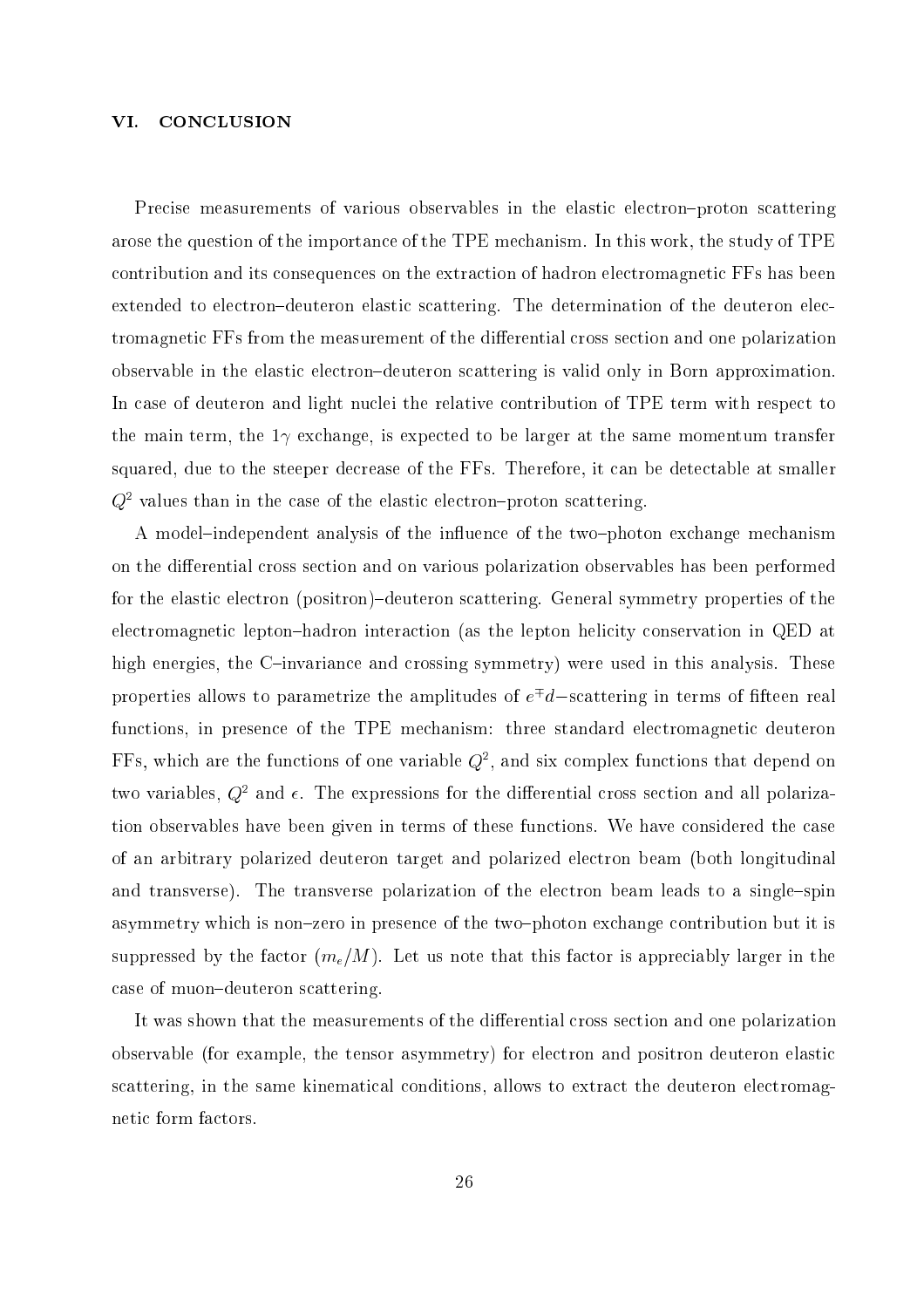All the results derived in this work hold when the terms proportional to the square of the two-photon exchange amplitudes are neglected.

## VII. ACKNOWLEDGMENT

This work was inspired by enlightening discussions with Prof. M. P. Rekalo. One of us (G.I.G.) a
knowledges the hospitality of CEA, Sa
lay, where part of this work was done.

- $[1]$  A. I. Akhiezer and M. P. Rekalo, Sov. Phys. Dokl. 13 (1968) 572 [Dokl. Akad. Nauk Ser. Fiz. 180 (1968) 1081; A. I. Akhiezer and M. P. Rekalo, Sov. J. Part. Nucl. 4 (1974) 277 [Fiz. Elem. Chast. Atom. Yadra  $4$  (1973) 662
- [2] M. K. Jones et al., Phys. Rev. Lett. 84 (2000) 1398; O. Gayou et al., Phys. Rev. Lett. 88 (2002) 092301; V. Punjabi et al., Phys. Rev. C 71 (2005) 055202. [Erratum-ibid. C 71 (2005) 069902].
- [3] L. Andivahis et al., Phys. Rev. D 50, 5491 (1994); M. E. Christy et al. [E94110 Collaboration], Phys. Rev. C 70, 015206 (2004); R.G. Arnold et al., Phys. Rev. Lett. 35, 776 (1975).
- [4] I. A. Qattan *et al.*, Phys. Rev. Lett. **94**, 142301 (2005).
- [5] P. A. M. Guichon and M. Vanderhaeghen, Phys. Rev. Lett. 91, 142303 (2003).
- [6] P. G. Blunden, W. Melnitchouk and J. A. Tjon, Phys. Rev. C 72, 034612 (2005)
- [7] A. V. Afanasev, S. J. Brodsky, C. E. Carlson, Y. C. Chen and M. Vanderhaeghen, Phys. Rev. D 72, 013008 (2005)
- [8] V. Pascalutsa, C. E. Carlson and M. Vanderhaeghen, Phys. Rev. Lett. 96, 012301 (2006)
- [9] S. Kondratyuk, P. G. Blunden, W. Melnitchouk and J. A. Tion, Phys. Rev. Lett. 95, 172503 (2005)
- $[10]$  Yu. M. Bystritskiy, E. A. Kuraev and E. Tomasi-Gustafsson, arXiv:hep-ph/0603132;
- [11] E. A. Kuraev, V. V. Bytev, Yu. M. Bystritskiy and E. Tomasi-Gustafsson, Phys. Rev. D 74 (2006) 013003.
- [12] D. Borisyuk and A. Kobushkin, arXiv:nucl-th/0606030.
- [13] E. Tomasi-Gustafsson and G. I. Gakh, Phys. Rev. C  $72$ , 015209 (2005).
- [14] M. P. Rekalo and E. Tomasi-Gustafsson, Eur. Phys. J. A.  $22$ ,  $331$  (2004).